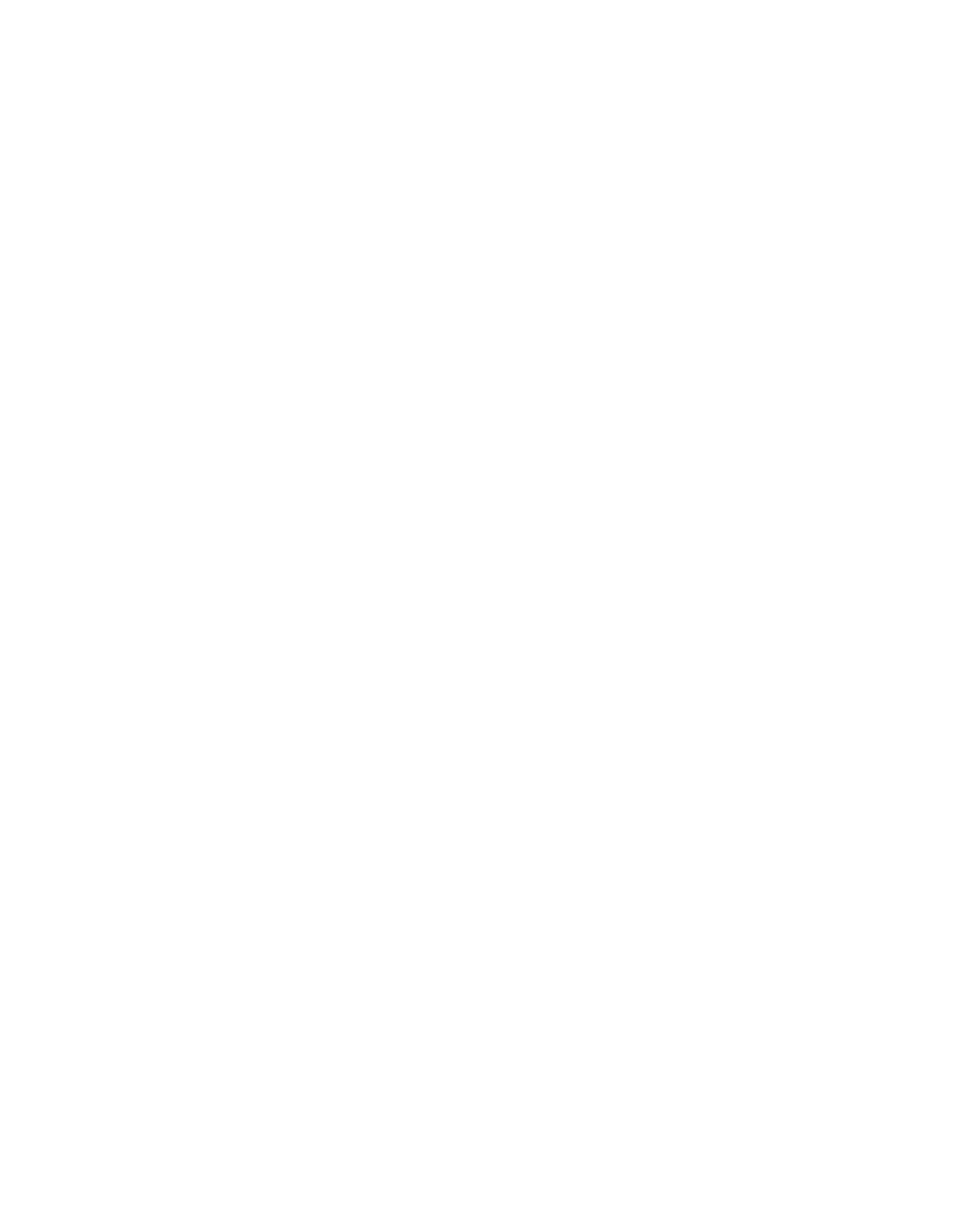

# **GENERAL INSTRUCTIONS**

- Type or print clearly all information in black or blue pen. **Please do not use pencil.**
- SEEC staff is available to answer legal compliance questions and advise on how to complete this form (860-256-2940).
- If additional pages are needed to complete all information required in each section of the form, please reproduce the "Additional Page" for the appropriate section (found in back of SEEC Form 40), and attach the page(s) to the section.
- This form is only for use by political committees that registered using the SEEC Form 8 as making independent expenditures only. *Political Committees registered with the SEEC Form 3:* **Use SEEC Form 20**.

### **WHERE TO FILE THIS FORM**

### **File with the State Elections Enforcement Commission ONLY**:

20 Trinity Street, Hartford CT 06106, Attn. Campaign Finance Disclosure Unit—3rd Floor

Statements filed by political committees formed to make only independent expenditures concerning candidates for Governor, Lieutenant Governor, Secretary of the State, State Treasurer, Comptroller, Attorney General, Judge of Probate, State Senator and State Representative or referenda questions proposing a constitutional question, a constitutional amendment or revision to the constitution shall be filed with the State Elections Enforcement Commission's Campaign Finance Disclosure Unit.

### **File with the Town Clerk ONLY**:

Statements filed by political committees formed to make only independent expenditures concerning candidates in a municipal election or primary, or candidates for the position of town committee member, and referenda questions to be voted upon by the electors of a single municipality shall be filed ONLY with the town clerk of the municipality in which the election, primary, or referendum is to be held. In the case of a referendum question appearing on the ballot of two or more municipalities but not the entire state, such as a regional school district referendum, the proper filing repository is the town clerk of each of the municipalities involved.

# **WHEN TO FILE THIS FORM**

Statements filed with the **State Elections Enforcement Commission** must be filed by hand delivery or delivered by the United States Postal Service, a courier service or a parcel service and **received by 5:00 p.m.** of the required filing day or must be electronically filed through eCRIS not later than **11:59 p.m.** on the required filing day. Where a committee makes or incurs an independent expenditure which **exceeds \$1,000 in the aggregate for one or more candidates for Governor, Lieutenant Governor, Secretary of the State, State Comptroller, Attorney General, State Senator or State Representative after the applicable convention, caucus or town meeting is held to endorse candidates**, the committee is required to file **within 24 hours and must do so electronically through eCRIS.** 24 Hour reports submitted on paper – whether by mail, hand, fax, or email – will be deemed **insufficient**. The Commission strongly encourages all independent expenditure political committees that file with the Commission to file all reports through eCRIS.

Statements filed with the **town clerk** must be filed **by 4:30 p.m. or postmarked before midnight** of the required filing day.

If the due date falls on a Saturday, Sunday, or legal holiday, it is due on the next business day. *Please refer to pages 2– 4 of the instructions under* "Type of Report" *for more specific instructions on when filings are due.* This does NOT apply to 24 hour reports—which must be filed electronically with the required time frame.

### **LATE FILING PENALTY**

A mandatory late filing penalty of \$100 is charged for statements filed late **for any reason**. The fee is the personal liability of the treasurer and cannot be paid from committee funds. In addition, if a late statement is not filed within 21 days after notification of a missed filing date or within 7 days following a town clerk's notice, the treasurer is liable for a minimum penalty of \$200 and may be liable for a fine of not more than \$2,000 or imprisonment for not more than one year or both.

### **Independent Expenditures for Candidates for General Assembly or Statewide Office**:

If the committee fails to report an independent expenditure which promotes a candidate for General Assembly or statewide office that was made or obligated to be made more than 90 days before the day of a primary or election, the State Elections Enforcement Commission may impose a civil penalty of up to \$10,000. *See* General Statutes § 9-601d (i). If the committee fails to report an independent expenditure that was made or obligated to be made 90 days or less before the day of a primary or election, the State Elections Enforcement Commission may impose a civil penalty of up to \$20,000. *See* General Statutes § 9-601d (i). Furthermore, if any such failure is knowing and willful, the Commission may impose a fine of up to \$50,000 and may refer the matter to the Chief State's Attorney. *See* General Statutes § 9-601d (i).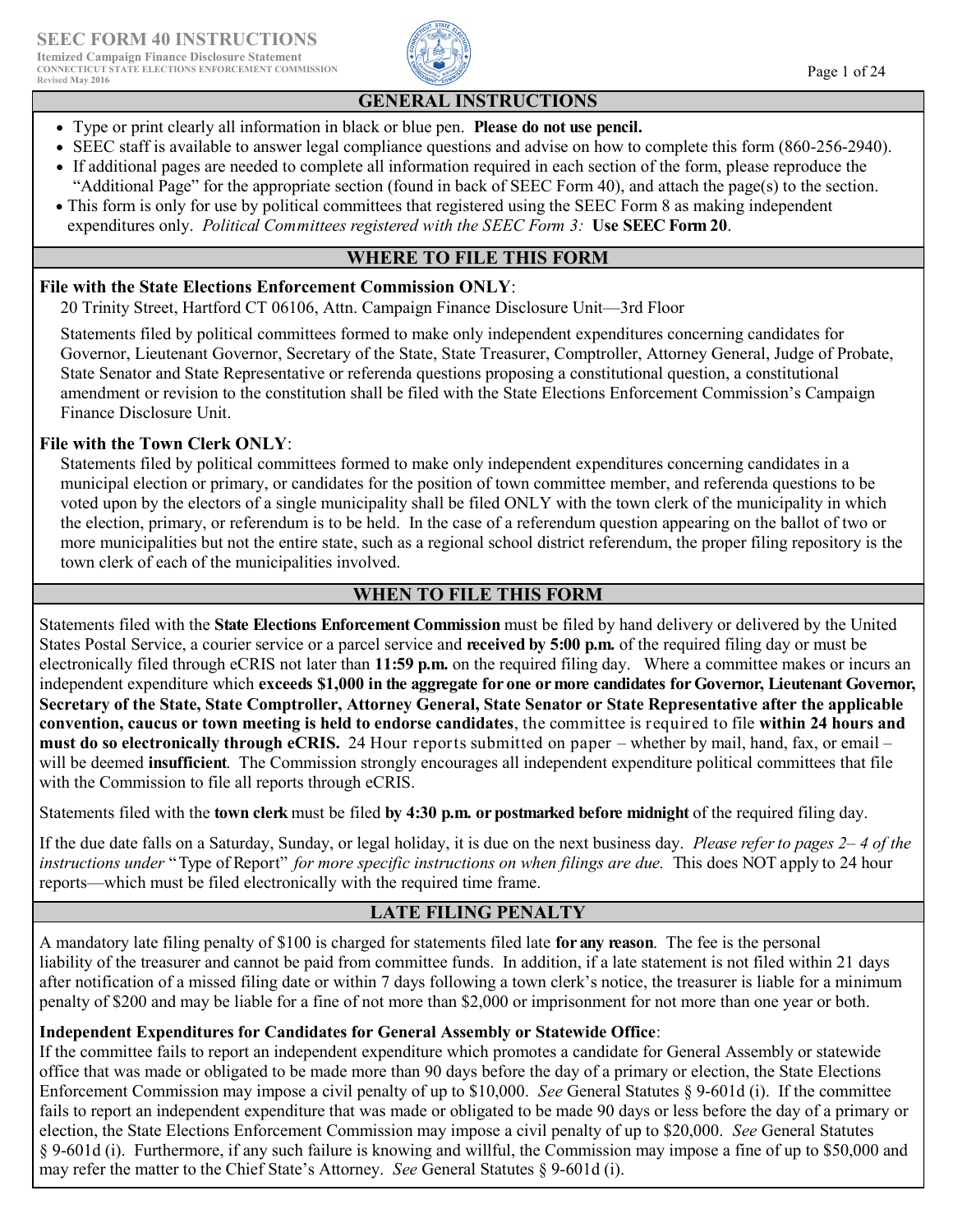### **LATE FILING PENALTY** *continued*

#### **Independent Expenditures for Municipal Candidates, Judge of Probate Candidates or Referenda**:

If the committee fails to report an independent expenditure which promotes a municipal candidate, Judge of Probate candidate or a position on a referendum, the State Elections Enforcement Commission may impose a civil penalty of up to \$2,000. *See*  General Statutes § 9-7b. Furthermore, if any such failure is knowing and willful, the person responsible for the failure shall also be fined up to \$5,000 or imprisoned for not more than five years, or both. *See* General Statutes § 9-623 (a).

### **RECORD KEEPING**

The treasurer *must* keep internal records to substantiate each entry on the statement. Records must be maintained for no less than four years. *See* General Statutes § 9-607 (f) for record keeping requirements. The treasurer should also maintain copies of all statements filed and must provide a copy of each to the committee chairperson.

# **COMPLETING THE COVER PAGE**

1. **Name of Committee**: Provide full name of committee as registered with the appropriate filing repository (State Elections Enforcement Commission or Town Clerk).

2. **Election/Referendum Date**: Independent expenditure political committees organized for a single primary, election, or referendum must provide the date of the primary, election or referendum for which they were organized. *Ongoing independent expenditure political committees should not complete this section*.

3. **Treasurer Name**: Provide the full name of the treasurer; first name, middle initial, last name and suffix, if any. This should be the same person who is the appointed treasurer and properly registered with the appropriate filing repository.

4. **Treasurer Street Address**: Provide the full and complete residential address of the treasurer.

5. **Type of Report**: Check the appropriate box to indicate what type of report is being filed. *Filing Deadlines for standard reports can be found on the Commission's website* **[www.ct.gov/seec](http://www.ct.gov/seec)**. Whether your committee must file according to the standard filing calendar for political committees depends on who the independent expenditure is for and when it is being made, as more fully outlined below.

### **Independent Expenditures for Candidates for General Assembly or Statewide Office**:

### *Prior to the Nominating Convention – Periodic Reporting*

Prior to the nominating convention, any independent expenditure political committee that makes or obligates to make independent expenditures for candidate(s) for the office of Governor, Lieutenant Governor, State Treasurer, Secretary of State, State Comptroller, Attorney General, State Senator or State Representative must file this form on the next regular filing date for political committees (*more fully discussed below*). For example, an independent expenditure to promote a statewide candidate made on March 20th would be reported in a SEEC Form 40 filed according to the statutory deadline for the April 10th quarterly statement due for political committees.

### *After the Nominating Convention – 24 Hour Reporting Period*

After the nominating convention, during the primary campaign or general election campaign, any independent expenditure political committee that makes or obligates to make independent expenditures in excess of \$1,000 in the aggregate for candidate(s) for the office of Governor, Lieutenant Governor, State Treasurer, Secretary of State, State Comptroller, Attorney General, State Senator or State Representative must file the SEEC Form 40 no later than 24 hours after making or obligating to make the independent expenditures. For example, if a committee makes or obligates to make an independent expenditure exceeding \$1,000 for a statewide candidate on July 13th, they should file the SEEC Form 40 electronically with the Commission no later than 11:59 p.m. on July 14th. If the independent expenditure does not exceed \$1,000 in the aggregate, the committee would file on the next regular filing date (*more fully discussed below*).

For statements needing to be filed within 24 hours, the period covered must include all financial activity of the committee beginning the first day not included on the committee's last filed Itemized Campaign Finance Disclosure Statement and be complete as of 11:59 p.m. of the day the independent expenditure was made or incurred. Check the box for *24 Hour Independent Expenditure* as well as the circle indicating if the expenditure is made in association with a primary or election (for special election, select "election").

**The statement must be transmitted prior to 11:59 p.m. on the required filing date via eCRIS**. Even if the required filing day falls on a Saturday, Sunday or legal holiday, the 24 hour deadline must be followed.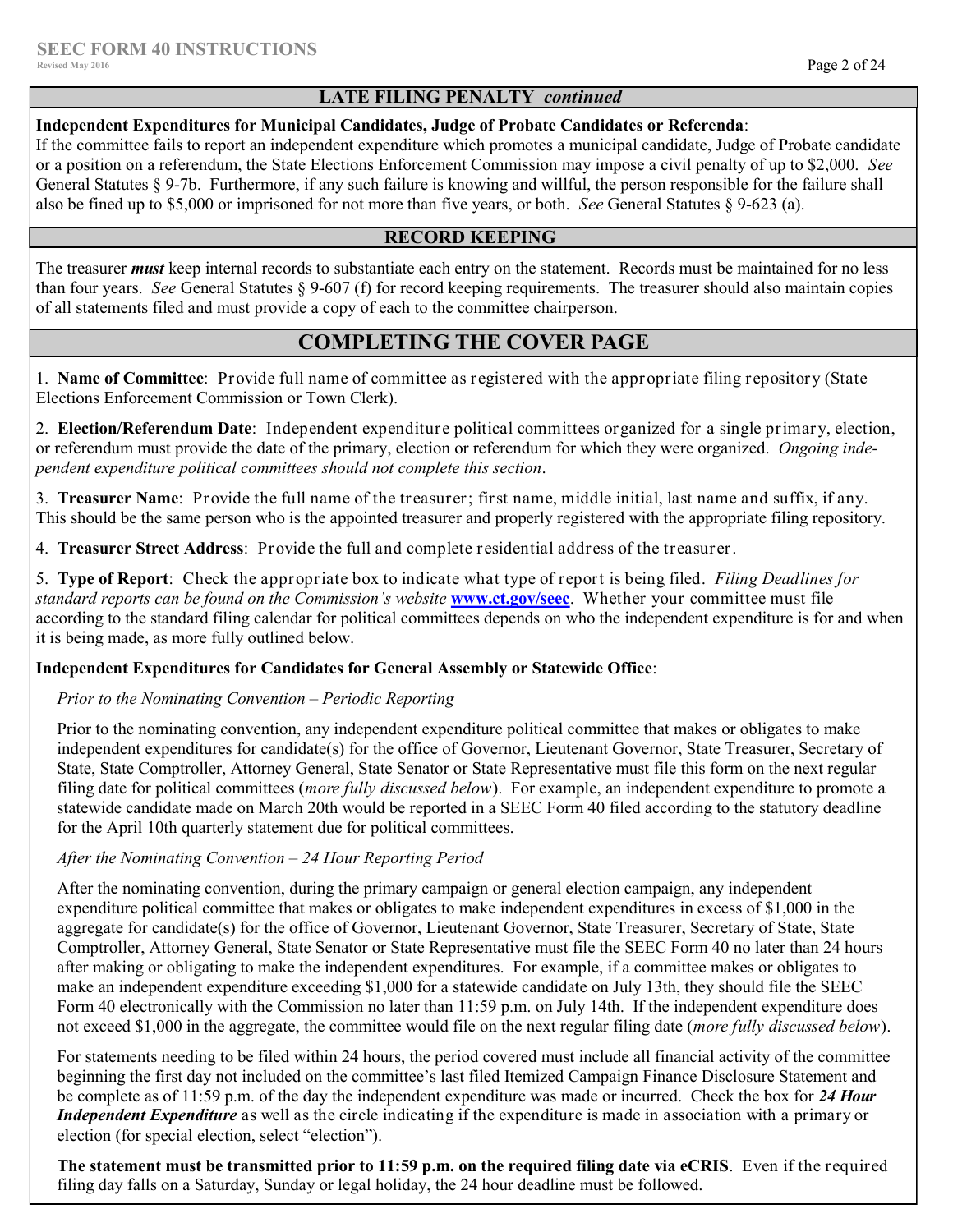# **COMPLETING THE COVER PAGE** *continued*

*After the Nominating Convention – 24 Hour Reporting Period – continued*

Note that the \$1,000 aggregate amount resets at the outset of each campaign period. Specifically, the \$1,000 threshold will begin running from the start of the election cycle through the convention, reset at the date of the convention through the primary campaign period (if applicable), and then reset again at the start of the general election campaign period. For example, if a committee makes an independent expenditure in the amount of \$900 for a candidate in a primary and the primary is held August 10, the limit resets at that time. Thus, if the committee then makes another \$900 independent expenditure for the same candidate on August 15, it still has not reached the threshold requiring it to file within 24 hours. If a committee makes or obligates to make an independent expenditure for a candidate who is not in a primary, the \$1,000 threshold will only reset at the date of the convention.

Note also that during the 24 Hour Reporting Period the \$1,000 reporting threshold resets after each SEEC Form 40 that is filed. This means that if a committee files a SEEC Form 40 during the 24 Hour Reporting Period, it does not have to file a subsequent SEEC Form 40 until it has made additional independent expenditures exceeding \$1,000 in the aggregate on their own (or has a regular filing due). For example, if a committee files a SEEC Form 40 on July 14th and then makes or obligates to make independent expenditures totaling \$500 on July 15th, no additional obligation to file is triggered. If, on July 16th, it exceeds \$1,000 in independent expenditures made or obligated to be made since the first SEEC Form 40 was filed, it must electronically file a SEEC Form 40 with the Commission no later than 11:59 p.m. on July 17th.

### **Independent Expenditures for Municipal and Judge of Probate Candidates or for Referenda**:

A committee that makes or obligates to make independent expenditures to promote the success or defeat of a municipal or Judge of Probate candidate or a referendum question must file this form on the next regular filing date for political committees (*as more fully discussed below*). For example, an independent expenditure that is made to promote the success or defeat of a municipal candidate on April 2nd would be reported in a SEEC Form 40 filed according to the statutory deadline for the July 10th quarterly statement due for political committees.

If the independent expenditure is for a municipal candidate or a local referendum, then statements are considered timely filed if they are either postmarked by the United States Postal Service before midnight on or before the required filing deadline date or delivered by hand to the town clerk by 4:30 p.m. on or before the required filing deadline date. If the independent expenditure is for a Judge of Probate candidate or a statewide referendum, then statements are considered timely filed if they are received by the Commission's offices by 5:00 p.m. on or before the filing deadline date if delivered by the United States Postal Service, courier service, parcel service or hand delivery. If the filing deadline falls on a Saturday, Sunday or legal holiday, the filing is due on the next business day. *Please Note*: The SEEC's dedicated email address and fax number are NOT available for reporting independent expenditures for municipal or Judge of Probate candidates or referenda. Such reports may not be electronically filed.

### **Regular Filing Dates**

Where a committee need only file according to the standard filing calendar, they can review the filing deadlines on the Commission's website, **[www.ct.gov/seec](http://www.ct.gov/seec)**

Additional information on non-standard reports is described below:

*45 days following referendum*: This report is only applicable to political committees formed solely for a referendum not held in November; in the case of political committees formed for referenda taking place at a regular November election, the January 10th filing shall serve as the 45 days following the referendum report.

*Termination Report*: For political committees formed for a single primary, election or referendum, the distribution of surplus may be made at any time after the date of a primary, election or referendum; however it is **required** to be made no later than 90 days after a primary or 90 days after an election or referendum not held in November, or by March 31 of the year following an election or referendum held in November. The termination filing is required to be filed no later than 7 days after the distribution.

For a political committee organized for ongoing political activity, a termination filing may be made whenever the committee has no funds remaining in its account, no debts and the committee wants to conclude all campaign activities.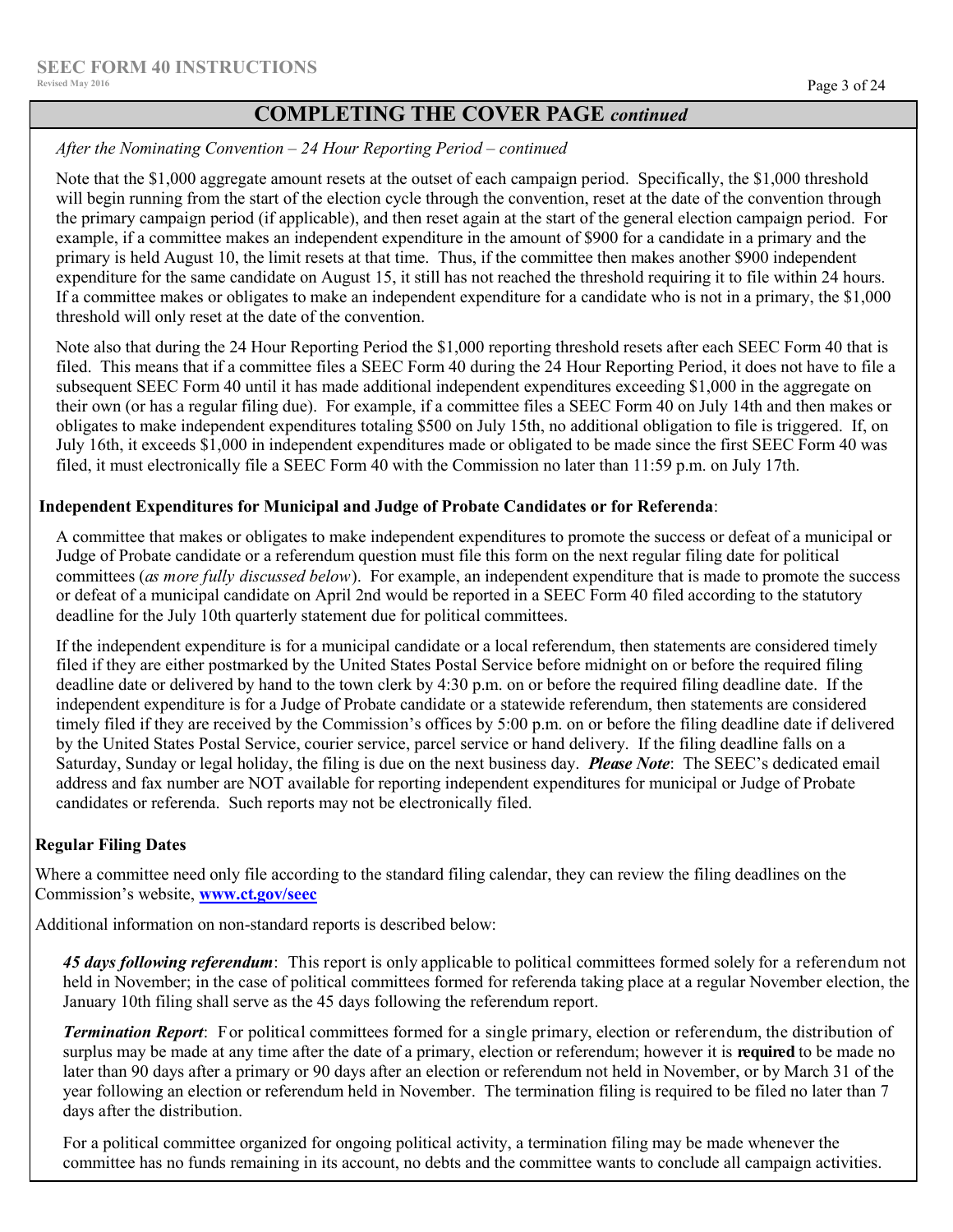# **COMPLETING THE COVER PAGE** *continued*

### **Regular Filing Dates** *— continued*

*Deficit Report*: For political committees formed for a single primary, election or referendum, the treasurer must file a statement 90 days after an election, primary, or referendum not held in November, or on February 7th of the year following an election or referendum held in November if the committee had a deficit. The treasurer is required to file an additional *deficit* report on the 7th day of the month immediately following an increase or decrease in the deficit that is greater than \$500 from the last filed campaign finance disclosure statement. The treasurer is required to report all activity beginning the first day not included in the last filed campaign finance disclosure statement and ending with the last day of the month preceding the day of the filing.

*Initial Contribution or Disbursement Report*: This report is only applicable to newly registered political committees and it must be itemized and complete as of the first day of a political committee's deposits into the committee's single checking account. The reporting period spans a single day and shall be complete as to **all** of the political committee's transactions on that date (i.e. receipts, disbursement, expenditures, etc.). If the initial contribution or disbursement precedes the filing of the registration statement, the treasurer must file a campaign finance disclosure statement itemizing all of the first day's transactions along with the registration statement. If the contribution or disbursement is made after the filing of the registration statement, the treasurer must file a campaign finance disclosure statement within 48 hours of the first day's transaction(s).

*Amendment*: This report refers to an edit of all or part of a previous statement for the period noted on line 9. **When filing Amendments, please list the report being amended and include the Cover Page, Summary Page Totals and any pages that have been amended**.

6. **Period Covered**: Enter the beginning and ending dates which this statement covers. The Beginning Date must cover the financial activity of the committee beginning the first day *not included* on the last filed campaign finance disclosure statement. The Ending Date must include all financial activity through midnight of the end date. For an **original** filing, these dates may not overlap dates covered in a previously filed campaign finance disclosure statement. For an **amendment**, these dates should be the same as the dates specified in the original filed campaign finance disclosure statement being amended.

If you have previously completed the **SEEC Form 21** (Short Form), and now must file this **SEEC Form 40** because the committee has exceeded \$1,000 in receipts or expenditures, the period covered for ongoing political committees must include all of the reportable transactions beginning January 1 or from the date of their inception if formed after January 1. For committees established for a single primary, election or referendum, the period covered must include all of the reportable transactions since the committee's inception. *Filing Deadlines for standard reports can be found on the Commission's website* **[www.ct.gov/seec](http://www.ct.gov/seec)**

7. **Certification**: This form must be signed by the appointed and properly registered treasurer or deputy treasurer. In addition, print the name of the treasurer or deputy treasurer and the date.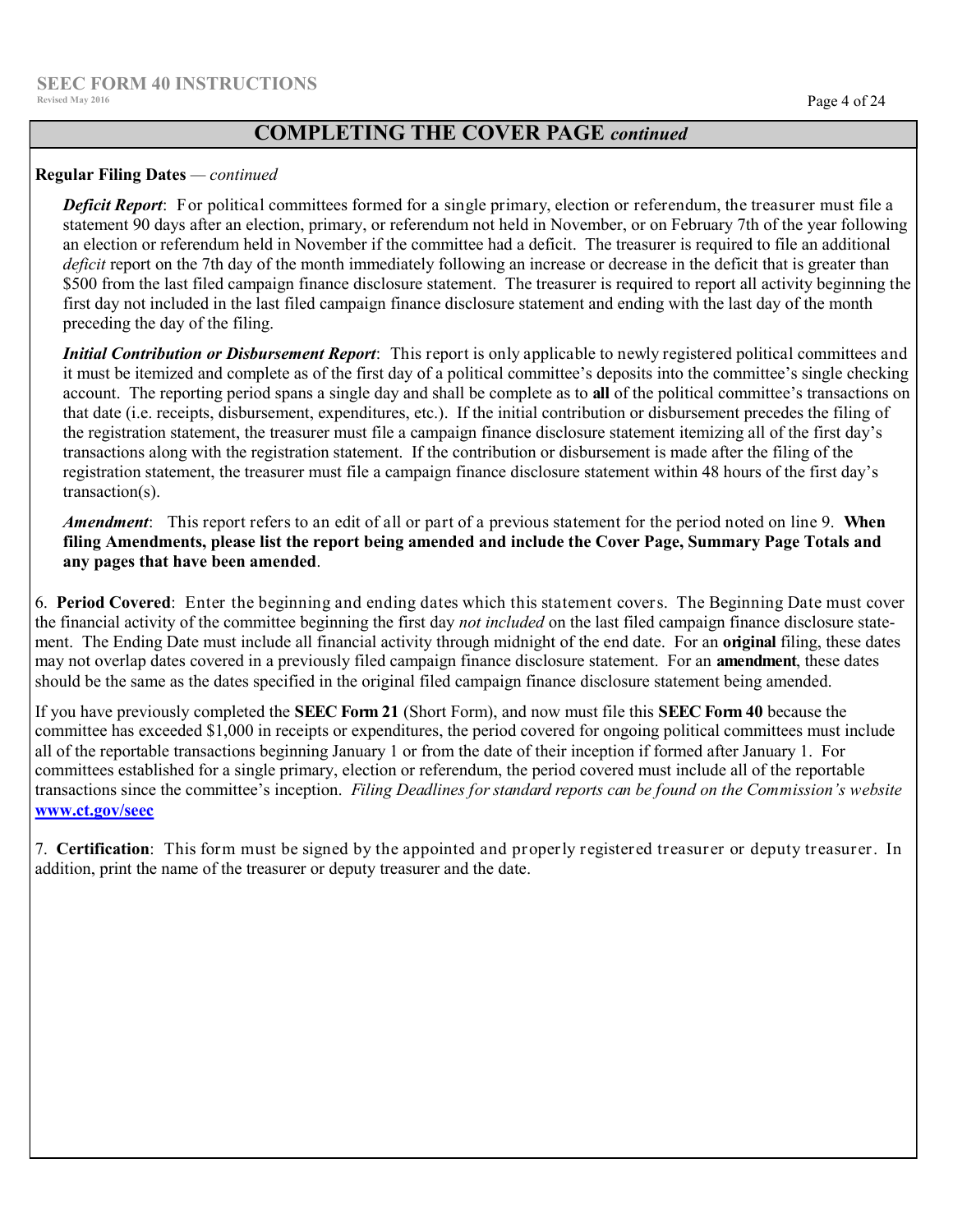# **COMPLETING THE SUMMARY PAGE TOTALS**

*Please Note*: At the top of the Summary Page Totals and every page that follows, report the **Name of Committee** and the **Type of Report** in the appropriate boxes.

**Name of Committee**:Provide the committee's name for reference purposes in order that the filing repository can reconnect these pages with the SEEC Form 40 should the two become separated.

**Type of Report**: Enter what type of report is being filed as marked on the Cover Page on line 5, such as "24 Hour."

In Column B, the term **aggregate** refers to the **total** amount received or expended, as the case may be, for the category of receipt or expenditure:

- **From January 1 through the close of the reporting period**: If the committee filing this statement is an Ongoing Political Committee. **EXAMPLE**: Line 8, Column B would reflect the total amount of individual contributions received since January 1 of the current year.
- **From the inception of the committee through the close of the reporting period**: If the committee filing this statement is a Durational Political Committee. *Please Note*: A durational political committee is one formed for a single campaign (election, primary, referendum). **EXAMPLE:** Line 8, Column B would reflect the total amount of individual contributions received since the committee was formed.

### *Line 8*

In Column B, enter the monetary balance on hand on January 1 of the current year for all ongoing political committees. Durational political committees should enter zero (0) because that was the balance at the time of the committee's inception.

# *Line 9*

In Column A, enter the cash balance on hand at the beginning of the reporting period. The beginning balance of this statement should correspond with the **ending** balance of the last **previously** filed SEEC Form 40. If this is the committee's first statement, then the balance entered will be zero (0).

### *Line 10*

In Column A, enter the total monetary receipts of **Sections A and B** reported on the bottom of page 3. In Column B, enter the total for the calendar year, if an ongoing political committee (add all amounts entered on line 10, Column A from prior statements for the year), or the total since the committee's establishment for durational political committees (add all amounts entered on line 10, Column A from prior statements since the committee's inception).

### *Line 11*

In Column A, enter the total loans of **Section C** reported on the bottom of page 4. In Column B, enter the total for the calendar year, if an ongoing political committee (add all amounts entered on line 11, Column A from prior statements for the year), or the total since the committee's establishment for durational political committees (add all amounts entered on line 11, Column A from prior statements since the committee's inception).

# *Line 12*

In both Columns A and B, add the amounts for lines 9 — 11 and enter total on line 12.

# *Line 13*

For Column A, add the amount reported on line 12 to the amount entered on line 9, and enter total. For Column B, add the amount reported on line 12 to the amount entered on line 8, and enter total.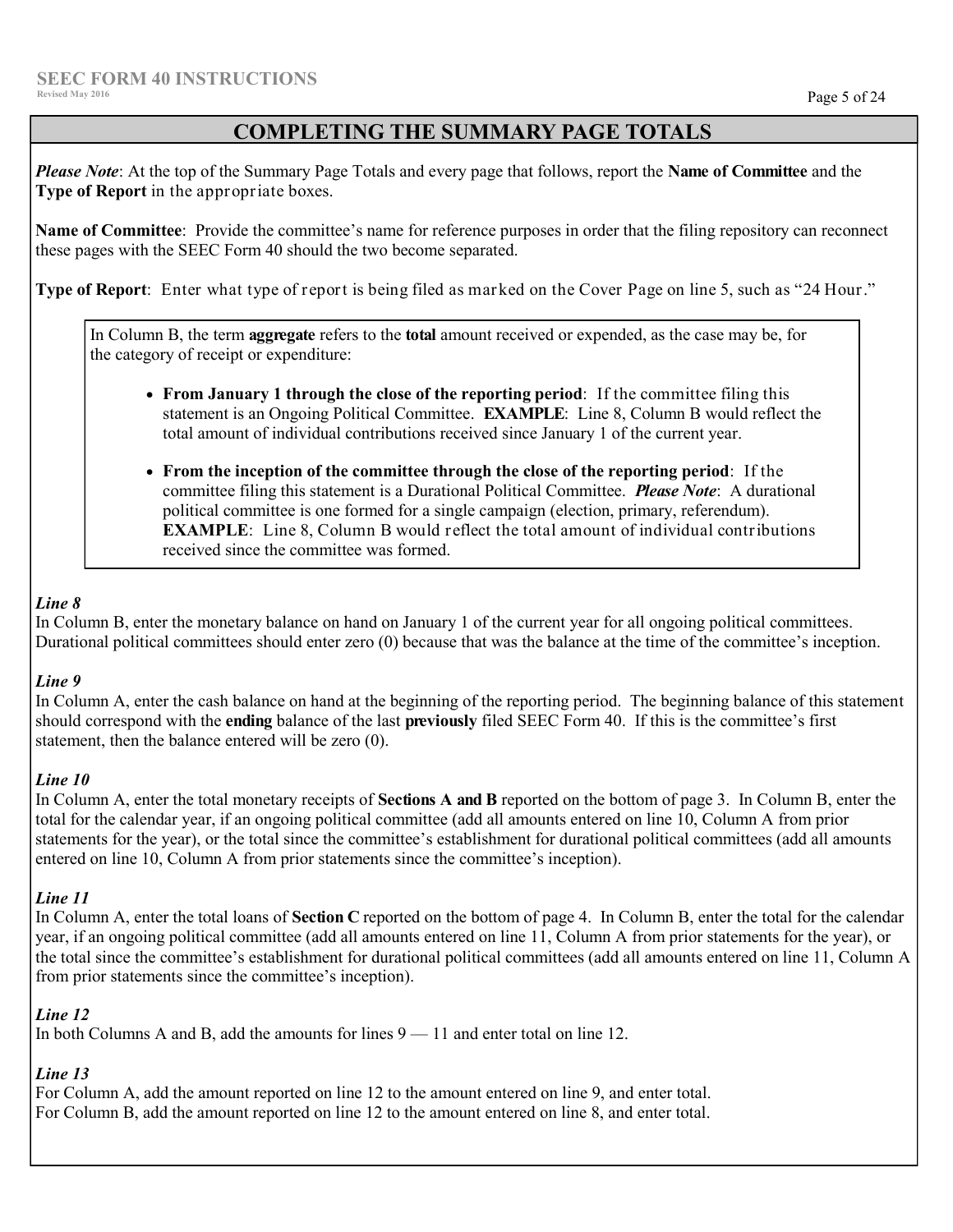

# **COMPLETING THE SUMMARY PAGE TOTALS** *continued*

### *Line 14*

In Column A, enter the total paid committee expenditures for the period in **Section G** on bottom of page 7. In Column B, enter the total for the calendar year, if an ongoing political committee (add all amounts entered on line 14, Column A from prior statements for the year), or the total since the committee's establishment for durational political committees (add all amounts entered on line 14, Column A from prior statements since the committee's inception).

### *Line 15*

In both Columns A and B, subtract amount on line 14 from the amount on line 13 and enter the total.

### *Line 16*

In Column A, enter the total of **Section D** reported on bottom of page 5. In Column B, enter the total for the calendar year, if an ongoing political committee (add all amounts entered on line 16, Column A from prior statements for the year), or the total since the committee's establishment for durational political committees (add all amounts entered on line 16, Column A from prior statements since the committee's inception).

### *Line 17*

In Column A, enter the total of **Section E** reported on bottom of page 5. In Column B, enter the total for the calendar year, if an ongoing political committee (add all amounts entered on line 17, Column A from prior statements for the year), or the total since the committee's establishment for durational political committees (add all amounts entered on line 17, Column A from prior statements since the committee's inception).

# *Line 18*

In Column A, enter the total unpaid beginning loan balance which is currently outstanding.

# *Line 18a*

In Column A, enter the total of **Section C** reported on page 4. In Column B, enter the total for the calendar year, if an ongoing political committee (add all amounts entered on line 18a, Column A from prior statements for the year), or the total since the committee's establishment for durational political committees (add all amounts entered on line 18a, Column A from prior statements since the committee's inception).

### *Line 18b*

In Column A, enter any interest charges or penalties assessed on the loan, which increases the total amount owed to the lender, since the last statement. In Column B, enter the total for the calendar year, if an ongoing political (add all amounts entered on line 18b, Column A from prior statements for the year), or the total since the committee's establishment for durational political committees (add all amounts entered on line 18b, Column A from prior statements since the committee's inception).

### *Line 18c*

In Column A, enter any payments made this period on the outstanding committee loan balance (which will be reported in **Section G**, "Expenses Paid by Committee," with the code **LOAN**). In Column B, enter the total for the calendar year, if an ongoing political committee (add all amounts entered on line 18c, Column A from prior statements for the year), or the total since the committee's establishment for durational political committees (add all amounts entered on line 18c, Column A from prior statements since the committee's inception).

### *Line 18d*

For both Columns A and B, add lines 18, 18a, 18b and then subtract line 18c from that amount.

# *Line 19*

In Column A, enter the total of **Section H** reported on bottom of page 8. In Column B, enter the total for the calendar year, if an ongoing political committee (add all amounts entered on line 19, Column A from prior statements for the year), or the total since the committee's establishment for durational political committees (add all amounts entered on line 19, Column A from prior statements since the committee's inception).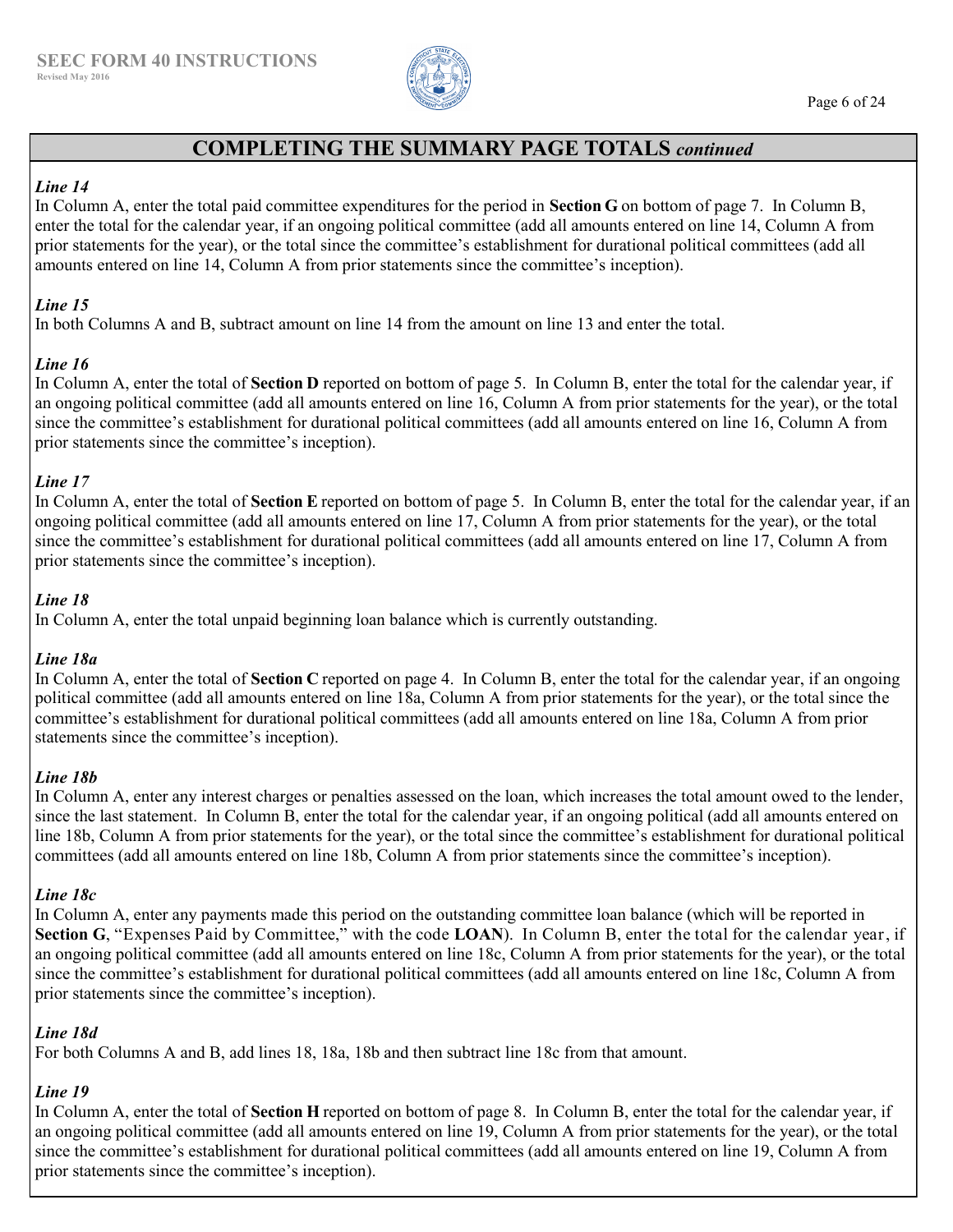

# **COMPLETING THE SUMMARY PAGE TOTALS** *continued*

### *Line 20*

In Column A, enter the total of **Section I** reported on page 9 for this period.

*Line 20a*

In Column A, enter the total of all outstanding expenses incurred from prior reporting periods which are still unpaid as of this reporting period plus any amounts reported this period. This amount is also reported on the last line in **Section I** on page 9.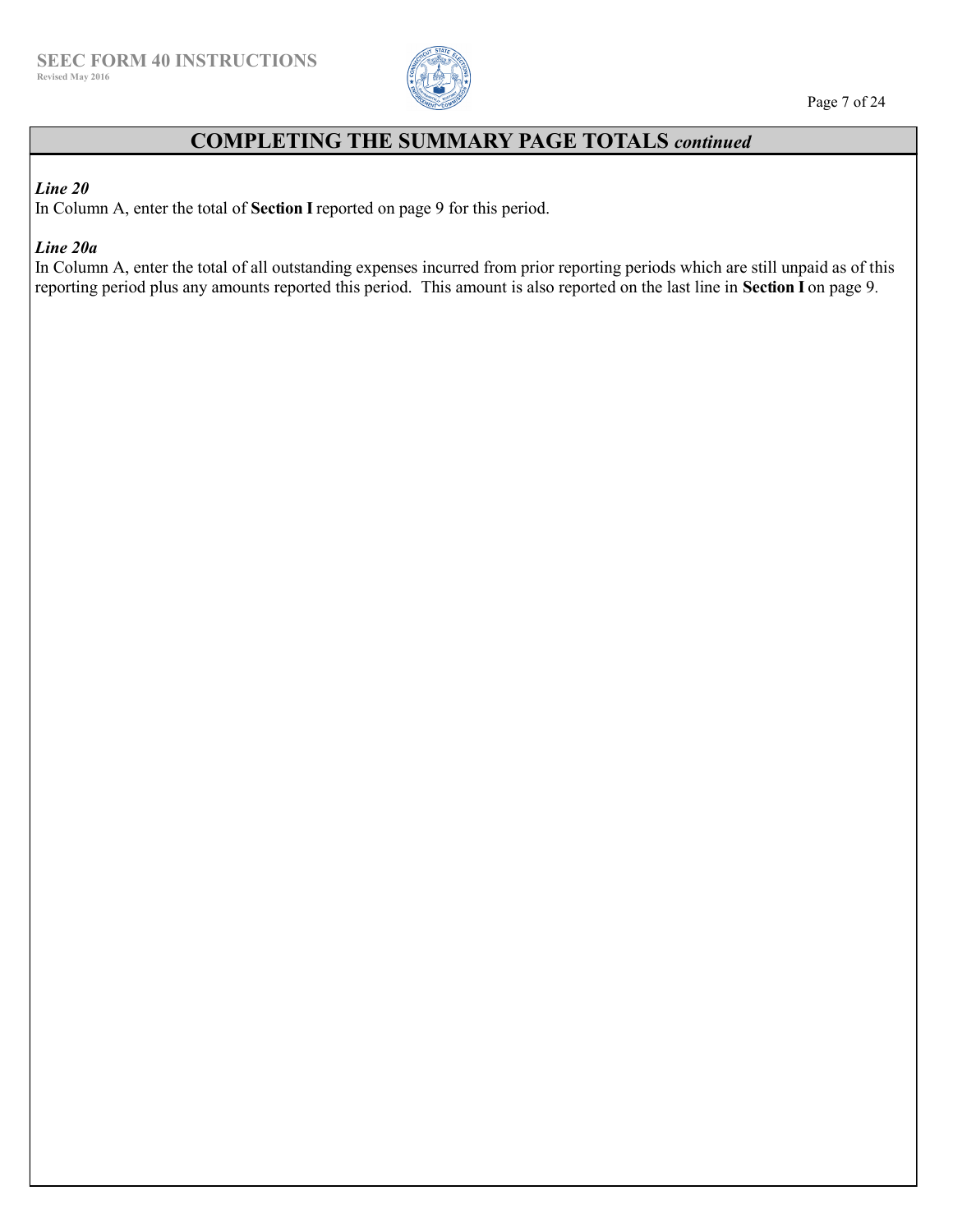

# **PART I. RECEIPTS**

Part I requires the treasurer to disclose all receipts in Sections A through E, dependent upon the source, amount and nature of the receipt. Treasurers must deposit contributions within 20 days of receipt.

# **A. Total Contributions from Small Individual Contributors**

In Section A, enter the total amount received from *small individual contributors* for the period covered by this statement. A *small individual contributor* is an **individual** who has contributed **\$50 or less** to date. A treasurer is **permitted** to itemize each contribution, irrespective of amount, and report all of the individual contributors in Section B, "Itemized Receipts." If you have itemized a contribution in Section B, **do not** disclose this contribution in Section A. Internal documentation of the names and addresses of small individual contributors reported in Section A must be kept by the treasurer in order to determine when an individual has exceeded the \$50 threshold. All such internal records are subject to audit by the Commission. Any contributions that have exceeded the \$50 threshold must be itemized in Section B.

**EXAMPLE**: John Doe contributed \$20 in a previous period and that amount was included in the total reported in Section A of the previous filing. In the current reporting period, John Doe has contributed an additional \$40; therefore his total contributions in the aggregate are \$60. John Doe is no longer considered a small contributor and the contribution must be reported in Section B along with all of the other required information for that section. His contribution for the period would be reported as \$40 and his aggregate contributions to date reported as \$60.

**Subtotal Section A:** Enter the total amount from small individual contributors received for the period.

# **B. Itemized Monetary Receipts**

In Section B, report all **monetary** receipts.

**Name**, **Street Address**, **City**, **State**, and **Zip Code**: Enter the name and address for each source of receipt—whether it be an individual, committee, business entity, organization, bank or other person. P.O. Boxes may not be used. If the person is an individual, the individual's residential or work address is acceptable.

**Principal Occupation** and **Name of Employer** (*contributions from individuals only*): Record the individual's principal occupation and name of employer if the contributor has given in **excess of \$100** *aggregate* contributions to date. For a political committee authorized to contribute to statewide or General Assembly candidates, contributors must disclose name of employer if the contributor has given in **excess of \$50** *aggregate* contributions to date.

**Source Type**: Check the appropriate box for the source of the funds, either *Individual / Sole Proprietorship*, *Committee*, *Bank*, *Affiliated Business Entity*, *Affiliated Organization* or *Other*. "**Sole proprietorship**" includes sole proprietorships and solely owned professional corporations. "**Affiliated Business Entity**" is to be used by political committees established by a business entity when receiving funds from the affiliated business (i.e., the business that established it). "**Affiliated Organization**" is to be used by political committees established by an organization when receiving funds from the affiliated organization (i.e., the organization that established it). "**Other**" includes firms, partnerships, organizations, associations, syndicates, company trusts, corporations, limited liability companies or any other legal entity of any kind.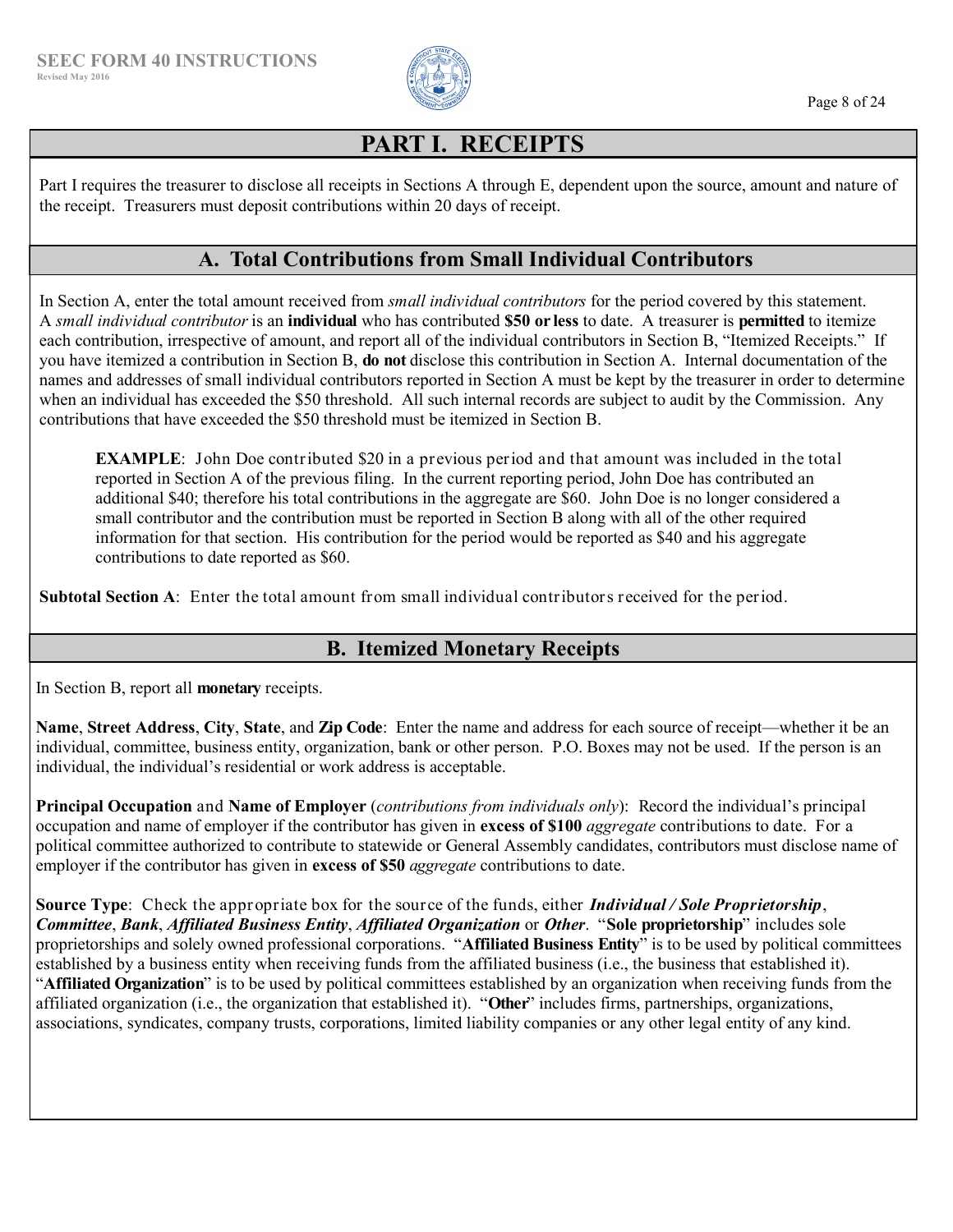

# **B. Itemized Monetary Receipts** *continued*

**Type of Receipt**: Indicate the purpose for which the funds were received, described more fully below:

- *Contributions* is generally for monetary receipts from **individuals** that are in excess of \$50 in the aggregate to date (*an individual who has contributed \$50 or less to date may be reported in Section A, "Total Contributions from Small Individual Contributors"*), or from other **committees**, or from any other **persons** such as firms, partnerships, organizations, associations, syndicates, company trusts, corporations, limited liability companies or any other legal entity of any kind.
- *Reimbursement for Shared Expense* is to be used when the source has given funds to the committee as a **reimbursement** for an expense they shared. The description field must be completed where the type of receipt is a reimbursement.
- *Bank Interest* is for when the committee has **earned interest** on its bank account during the reporting period. The Source Type will be "Bank" in this instance.
- *Surplus Distribution* is to be used when a **terminating committee** has chosen to distribute its surplus to your committee. Note that the distribution of funds from an ongoing political committee that is terminating would be reported as a contribution whereas the distribution of funds from a terminating durational political committee would appropriately be considered surplus distribution. For more information on which type of committees may distribute surplus to the committee, please see the Commission's website **[www.ct.gov/seec](http://www.ct.gov/seec)**. The Source Type will be "Committee" in this instance.
- *Contribution from Affiliated Treasury* is only for (1) a political committee **established by a business entity**  which has received a transfer of funds from the affiliated business entity; and (2) a political committee **established by a labor union or dues receiving professional association** which has received a transfer of funds from the affiliated labor union or dues receiving professional association. The Source Type will be "Affiliated Business Entity" or "Affiliated Organization," as appropriate.
- *Miscellaneous* includes all other monetary receipts, such as rebates, credits, and refunds. The description field must be completed where the type of receipt is miscellaneous.

**Is this receipt associated with an event reported in Section F?**: Check the appropriate *Yes* or *No* box. If *Yes*, record the "Event #" as reported in Section F.

**Method of Receipt**: Indicate the manner in which the funds were received: either *Cash*, *Check*, *Credit / Debit Card*, *Payroll Deduction*, *Money Order* or *Electronic Funds Transfer (EFT)*. EFT's are direct debit payments, sometimes called electronic checks, for which a business debits the bank account for payment for goods or services.

**Aggregate Receipts**: Add the total of all of the aggregate receipts from this source and record the amount. Aggregate is the total for the calendar year for an ongoing political committee *or*the total since the committee's establishment for a durational political committee. When determining the amount of aggregate receipts from an individual, the value of any "In-Kind Contributions" entered in Section D must also be included in the total as well as small contributions previously reported in Section A.

**Is contributor a lobbyist**, **spouse**, **or dependent child of a lobbyist?** (*contributions from individuals or other persons*): Answer the question by checking the appropriate *Yes* or *No* box. *Please Note*: Certain committees are limited in the amount and timing of the lobbyist contributions they may receive. *Information regarding these limitations is available on the Commission's website* **[www.ct.gov/seec](http://www.ct.gov/seec)**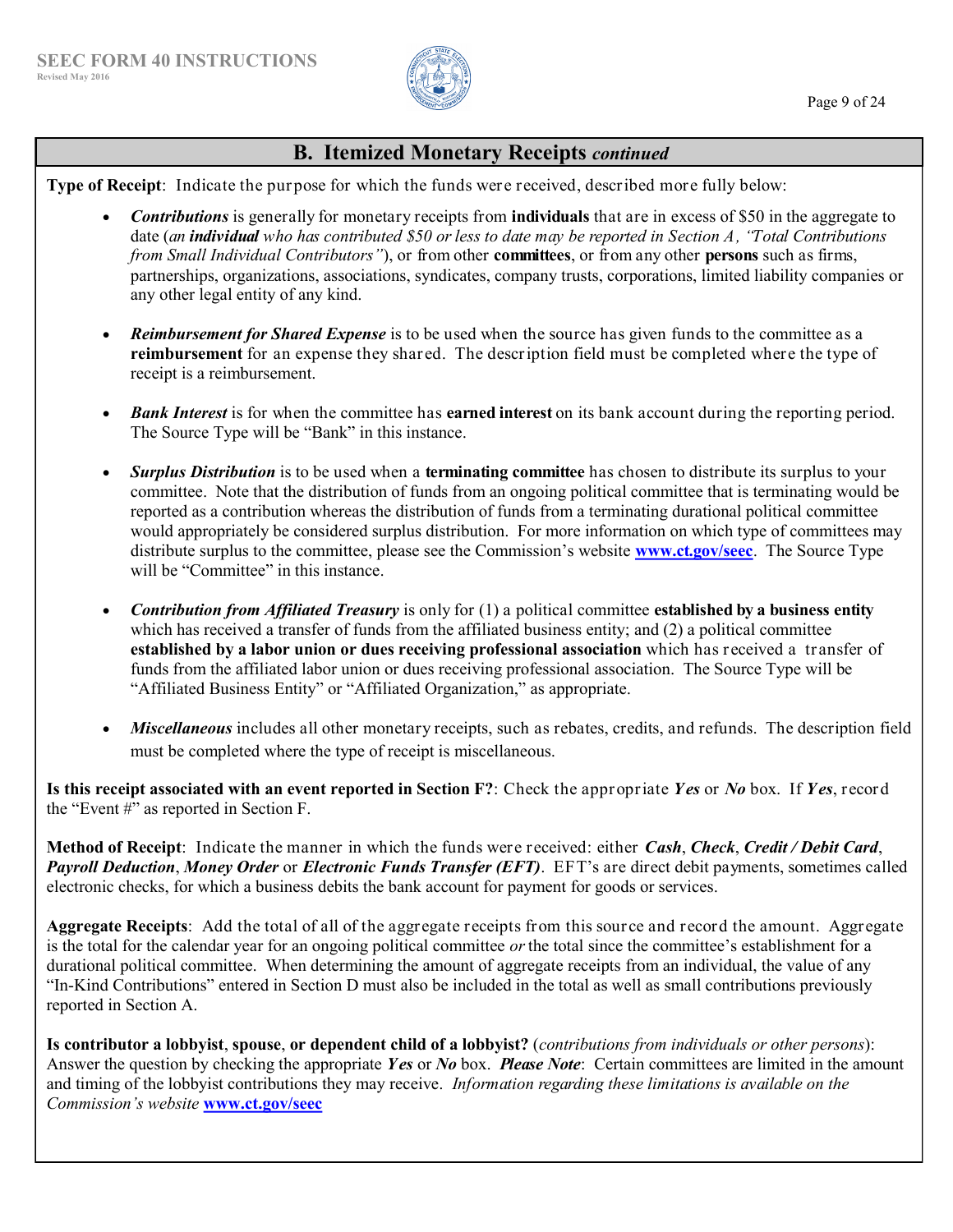

#### Page 10 of 24

# **B. Itemized Monetary Receipts** *continued*

**Is the contributor a state contractor, prospective state contractor or principal thereof?** (*applicable only to political committees authorized to spend on statewide or General Assembly candidates*):Check the appropriate *Yes* or *No* box. If *Yes*, indicate which branch or branches of government the contract is with. *Please Note*: Committees authorized to spend on statewide or General Assembly candidates are prohibited from receiving contributions from state contractors, prospective state contractors or principals thereof. *Information regarding these prohibitions is available on the Commission's website* **[www.ct.gov/seec](http://www.ct.gov/seec)**

**Amount Received**: Record the amount of the funds received by the committee.

**Description**: Provide a brief description of the transaction. *This field is required to be completed for Reimbursements for Shared Expenses and Miscellaneous Receipts.*

**Date Received**: Record the date that the funds were **received by the committee**. This date may differ from the date written on the check or the date of deposit.

**SUBTOTAL Section B – This Page**: Add together each receipt reported on page 3 in Section B and record the total.

**TOTAL of additional Section B Pages**: Total and record the amount of all additional Section B pages (if applicable).

**TOTAL OF ALL RECEIPTS**: Add together all of the amounts reported in Section A and all Section B pages of this filing. Record the amount on this line and on **Line 13**, **Column A** of the Summary Page Totals.

# **C. Loans Received this Period**

In Section C, separately report each loan received during this period. Proper documentation and internal recordkeeping is critical when receiving loans from any source. All loans should be documented in a manner that expresses the terms of the loan (i.e. loan term, interest, payment amounts, etc.).

**Name of Lender**, **Street Address**, **City**, **State**, and **Zip Code**: Enter the name and address of the lender of the loan.

**Source of Loan**: Check the appropriate box for the source of the loan: *Bank*, *Individual*, *Committee* or *Other*.

**Date of Receipt**: Record the date that the loan was received by the committee. This date may differ from the date written on the check or the date of deposit.

**Is there a Cosigner or Guarantor of this loan?**: Check the appropriate *Yes* or *No* box.

**Name of Cosigner/Guarantor**, **Street Address**, **City**, **State**, and **Zip Code**: If applicable, enter the name and the address of the Cosigner/Guarantor.

**Amount Received**: Record the amount of the loan.

**TOTAL SECTION C**: Add together each individual loan reported in Section C of this filing and record the total on this line and on **Line 11 and Line 18a**, **Column A** of the Summary Page Totals.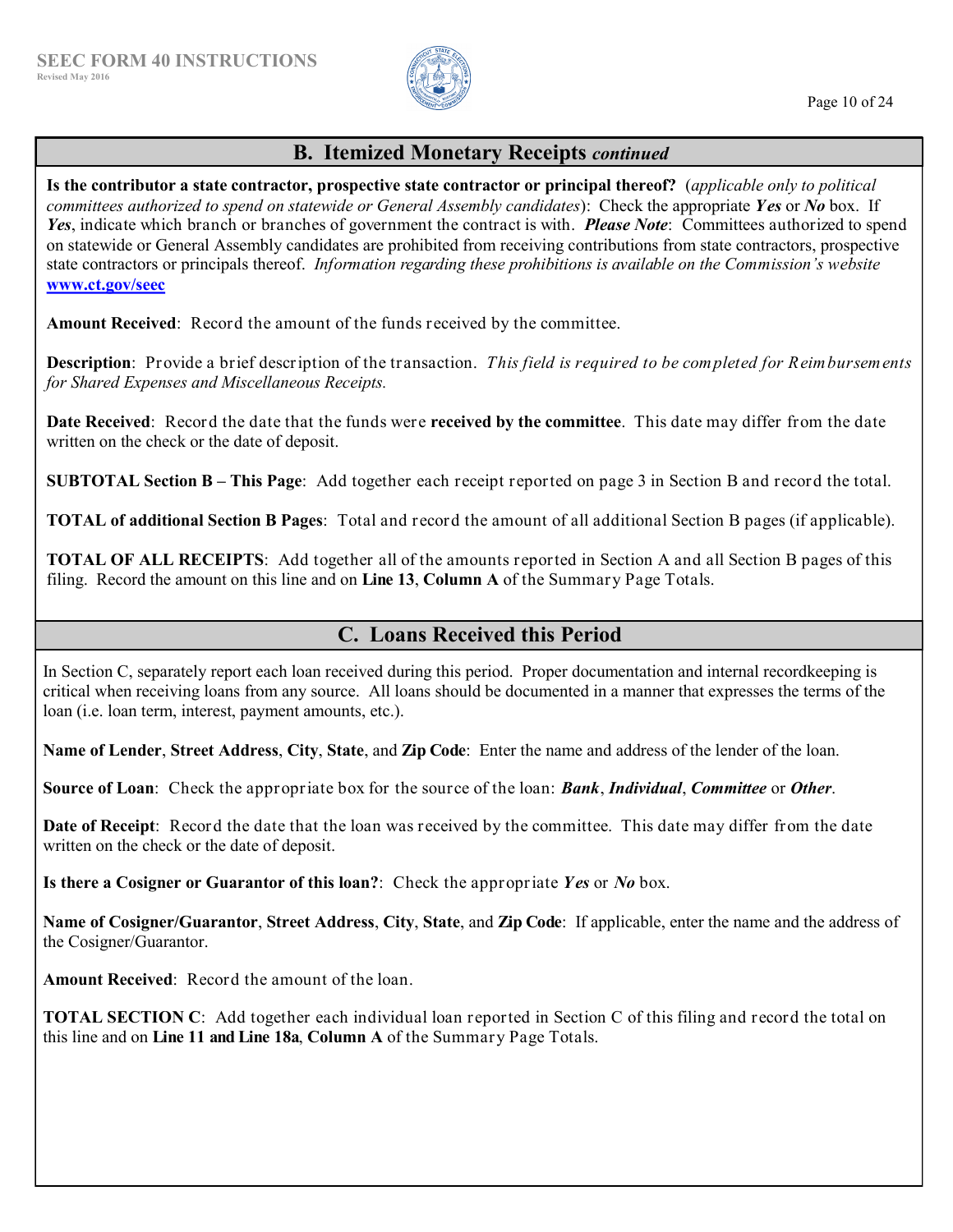

#### Page 11 of 24

# **D. In-Kind Contributions**

In Section D, separately report each In-Kind Contribution received by the committee during the period covered by this statement. In-Kind Contributions include the provision of goods, services, or other items at no charge or at less than fair market value to the committee. Volunteer services by individuals are not considered In-Kind Contributions.

**Name**, **Street Address**, **City**, **State**, and **Zip Code**: Enter the contributor's name and address. P.O. Boxes may not be used. If the person is an individual, the individual's residential or work address is acceptable.

**Type of Contributor**: Check the appropriate box for the source of the In-Kind Contribution, either *Individual / Sole Proprietorship*, *Committee*, *Other*, *Affiliated Business Entity* or *Affiliated Organization*."**Sole proprietorship**" includes sole proprietorships and solely owned professional corporations. "**Other**" includes contributions from firms, partnerships, organizations, associations, syndicates, company trusts, corporations, limited liability companies or any other legal entity of any kind. "**Affiliated Business Entity**" is to be used by political committees established by a business entity when receiving In-Kind Contributions from the affiliated business (i.e., the business that established it). "**Affiliated Organization**" is to be used by political committees established by an organization when receiving In-Kind Contributions from the affiliated organization (i.e., the organization that established it).

**Date Received**: Record the date that the In-Kind Contribution was received by the committee.

**Aggregate Receipts**: Add up the total of all receipts to date and record the amount. When determining the aggregate receipts, the total *monetary* receipts from the particular source as reported in Sections A and B must *also* be included in this total.

**Is contributor a lobbyist**, **spouse**, **or dependent child of a lobbyist?** Answer the question by checking the appropriate *Yes* or *No* box. *Please Note*: Certain committees are limited in the amount and timing of the lobbyist contributions they may receive. *Information regarding these limitations is available on the Commission's website* **[www.ct.gov/seec](http://www.ct.gov/seec)**

**Is the contributor a state contractor, prospective state contractor or principal thereof?** (*applicable only to political committees authorized to spend on statewide or General Assembly candidates*):Check the appropriate *Yes* or *No* box. If *Yes*, indicate which branch or branches of government the contract is with. *Please Note*: Committees authorized to spend on statewide or General Assembly candidates are prohibited from receiving contributions from state contractors, prospective state contractors or principals thereof. *Information regarding these prohibitions is available on the Commission's website* **[www.ct.gov/seec](http://www.ct.gov/seec)**

**Fair Market Value of this Contribution**: Record the fair market value of the donated item.

**Is this contribution associated with an event reported in Section F?**: Check the appropriate *Yes* or *No* box. If *Yes*, record the "Event #" as reported in Section F.

**Description of In-Kind Contribution**: Provide a brief description of the In-Kind Contribution.

**SUBTOTAL Section D – This Page**: Add together each In-Kind Contribution reported on page 5 in Section D and record the total.

**TOTAL of additional Section D Pages**: Total and record the amount of all additional Section D pages (if applicable).

**TOTAL OF ALL IN-KIND CONTRIBUTIONS**: Add together all of the amounts reported in all Section D pages of this filing. Record the amount on this line and on **Line 16**, **Column A** of the Summary Page Totals.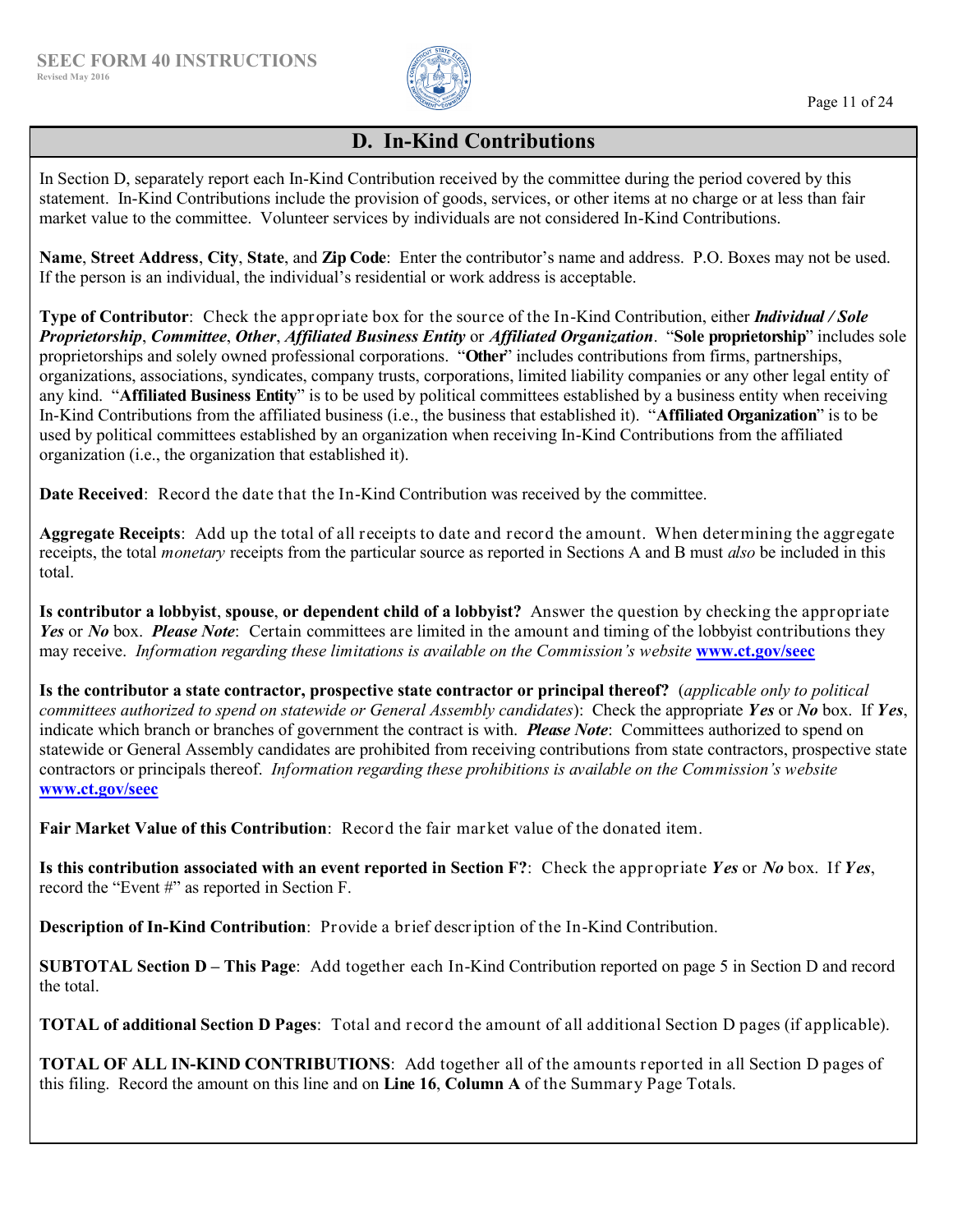

# **E. Refundable Deposit to Telephone Company**

Section E refers only to a refundable deposit by an **individual** from personal funds to benefit the committee, *not deposits made by the committee*. If the committee made the deposit to the Telephone Company, it is reported in Section G as an expense of the committee and the refund of the deposit is reported in Section B "Itemized Receipts" - *select Miscellaneous for Type of Receipt and provide a description*.

If the deposit is non-refundable to the individual, it is an In-Kind Contribution and must be reported in Section D.

**Last Name**, **First Name**, **Middle Initial**, **Residential Street Address**, **City**, **State**, and **Zip Code**: Enter the name and address of the individual who made the deposit from personal funds.

**Name of Telephone Company**, **Street Address**, **City**, **State**, and **Zip Code**: Enter the name and address of the telephone company to which the refundable deposit was paid.

**Date Deposit Made**: Record the date that the deposit was made using the individual's personal funds.

**Amount of Deposit**: Record the amount of the deposit.

**TOTAL SECTION E**: Record the total amount for Section E of this filing on this line and on **Line 17**, **Column A** of the Summary Page Totals.

# **PART II. EVENT ACTIVITY**

Part II requires the treasurer to disclose information concerning the types of events conducted by the committee to raise funds or to promote the committee.

# **F. Event Information**

In Section F, assign a unique event number in the box marked "Event #" for each event by entering the date in which the event was held (mmddyy) together with a letter, in alphabetical order (A through Z), at the end of the date reported, to identify the order in which the events were held. If there is only one event held on a single day, the letter assigned will be "A."

> **EXAMPLE**: If two events were held on the same day, September 8, 2016, the following would be reported on the form: 1st event  $E$ vent # 090816A 2nd event Event # 090816B

The purpose of assigning this unique number is to link the committee's receipts and expenditures associated with this particular event.

**Event** #: Record the unique "Event Number" for the specific event using the format described above.

**Description**: Provide a brief description of the event.

**Was this a fundraising event?**: Check the appropriate *Yes* or *No* box to indicate whether or not the event was a fundraiser.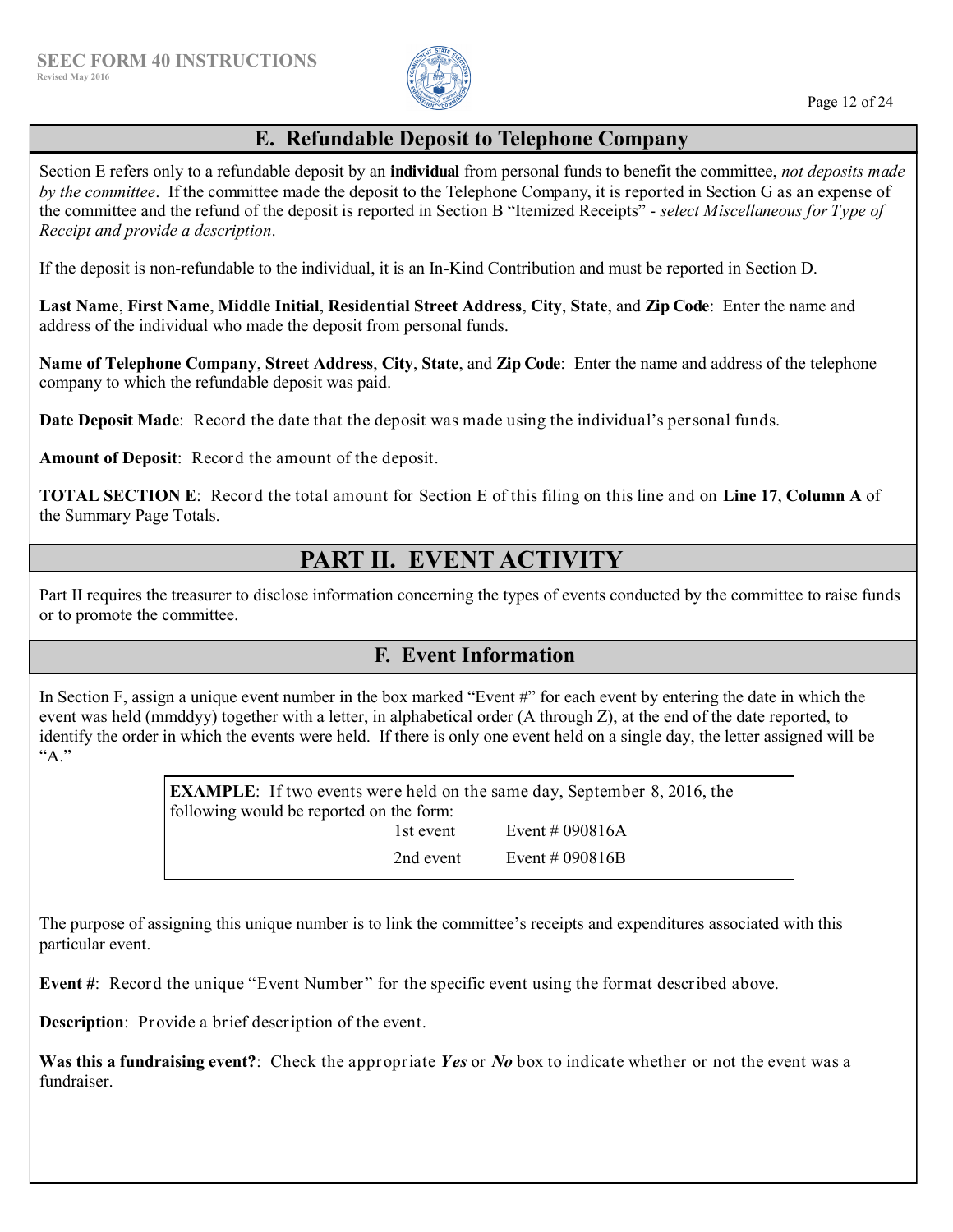

# **PART III. EXPENDITURES**

In Part III the treasurer is required to itemize each expenditure, whether it has been paid during the period, or incurred but not yet paid.

# **G. Expenses Paid by Committee**

In Section G, separately report each expenditure made from the committee's single checking account during the period covered in this statement. Each time a committee issues a check, uses the committee debit card, or electronically transfers funds, the transaction **must** be entered here.

If the expense is a *reimbursement* to the treasurer, a committee worker or consultant, the **original purchase** made by the committee worker or consultant must **also** be reported in Section J, "Itemization of Reimbursements and Secondary Payees."

**Name of Payee**, **Street Address**, **City**, **State**, and **Zip Code**: Enter the payee's name and address.

**Date of Payment**: Record the date that the payment was made by the committee.

**Method of Payment**: Check the box to indicate the method of payment, either *Check* (with accompanying check number), *Debit Card* or *Electronic Funds Transfer (EFT)*. EFT's are direct debit payments, sometimes called electronic checks, for which a business debits the bank account for payment for goods or services.

**If an Independent Expenditure, is it on behalf of more than one candidate?**: If an independent expenditure, indicate if the independent expenditure is being made on behalf of more than one candidate by checking *Yes* or *No*. If you check *Yes*, you **must** also complete the **Section G Addendum** with the following information:

**Expenditure Number**; **Total Amount of the Expenditure**:Record the Expenditure # assigned in Section G (*see instructions below*).Record the total amount of the expenditure as reported in Section G.

**Description**; **Expenditure Code**; **Name of Candidate**; **Office Sought**; **Amount Allocated**: Provide a brief description of the expenditure. Record the Expenditure Code as reported in Section G. Report each candidate's name and office sought. Check the appropriate box, *Supported* or *Opposed*, to indicate whether the candidate was supported or opposed by the expenditure. Record the amount of the total expenditure allocated to each candidate. You must record this information for each candidate/ expenditure code.

**Description**: Provide a brief description of the expenditure. \**Please Note*: *descriptions are required for each expenditure.* If you have used more than one expenditure code you do not have to record a description here, but must instead provide a description for each code in the **Section G Addendum**.

**Event #**: If the expenditure is associated with an event, record the "Event #" as reported in Section F.

**Name of Candidate**, **Office Sought**, **Supported** or **Opposed**: *If this is an independent expenditure benefiting ONE candidate*, enter the candidate's name and office sought for whom the independent expenditure was made. Check the appropriate box, *Supported* or *Opposed*, to indicate whether the candidate was supported or opposed by the expenditure. *If benefiting more than one candidate—*leave this field blank, and complete the **Section G Addendum** (*see instructions above*).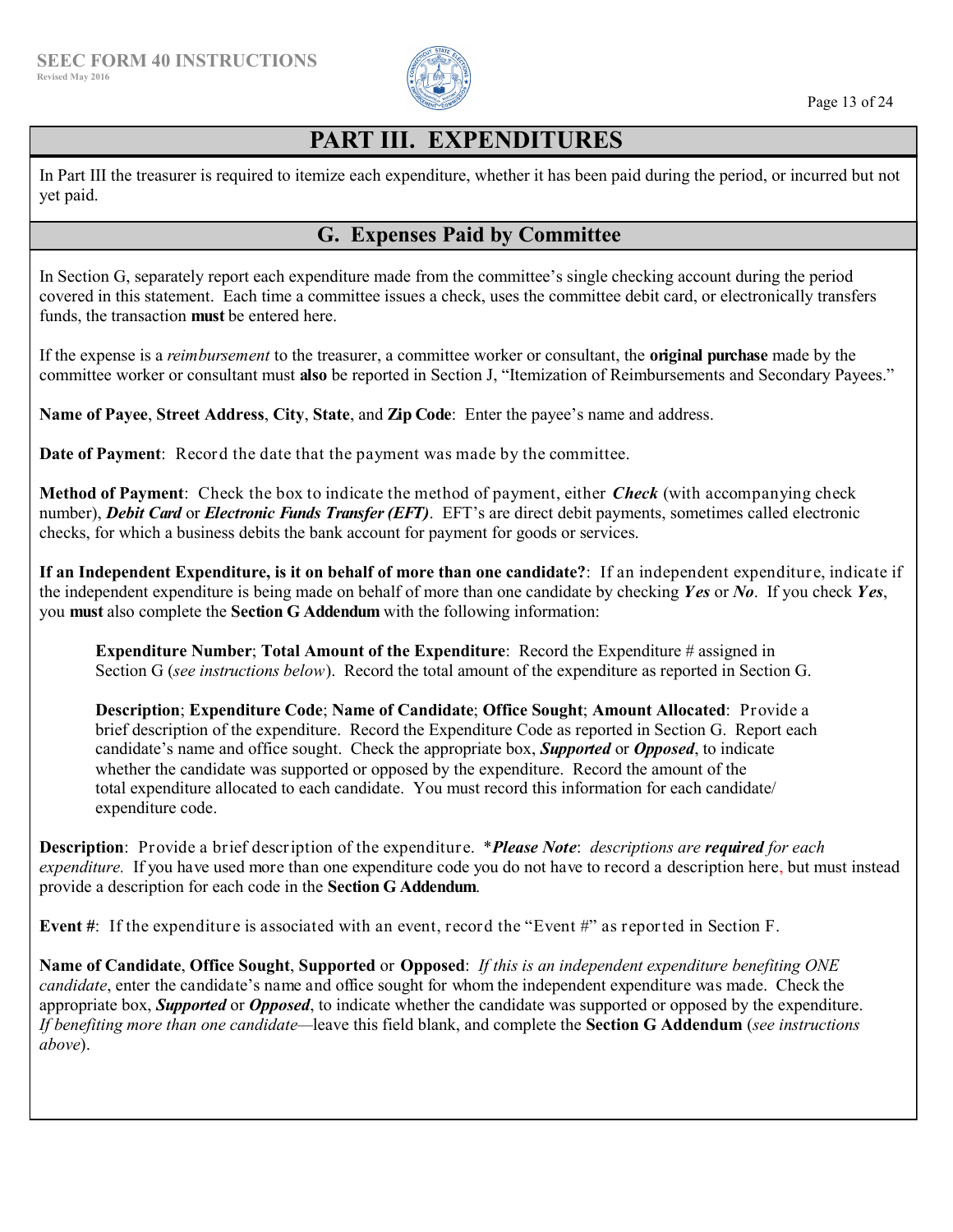

# **G. Expenses Paid by Committee** *continued*

**Purpose of Expenditure**: Record the purpose of the expenditure using the Expenditure Code Addendum attached to this form. If you are *reimbursing* the treasurer, a committee worker or consultant for expenditures they made to a vendor, use the code RMB and itemize the reimbursement in Section J, "Itemization of Reimbursements and Secondary Payees."

If more than one expenditure code applies, leave this field blank and complete a Section G Addendum. For example, if you are reporting a payment to an employee or consultant to design both a newspaper advertisement and a television advertisement you would report **both** the A-NEWS and the A-TV codes in a **Section G Addendum** *even if they only benefit one candidate* (*see instructions above on how to complete the Section G Addendum*).

**Expenditure Number**: Assign a unique Expenditure #, beginning with the number G 0001 and continue sequentially. For example, if your first report discloses Expenditure  $# G 0001$ — $G 0020$ , then your subsequent filing will begin with Expenditure  $\#$  G 0021.

**Associated with Referendum?**: Indicate if the independent expenditure is being made in association with a referendum by checking *Yes* or *No*.

**Amount**: Record the amount of the expenditure. If this is a nonmonetary asset, report the fair market value of services and goods produced in-house.

**Is this expenditure payment for an expense previously reported as an expense incurred in Section I?**:Indicate if the independent expenditure being disclosed is payment on an incurred expenditure that was previously disclosed in Section I during a prior reporting period by checking *Yes* or *No*. If *Yes*, report the Expenditure # as previously reported in Section I (example I 0005) and if payment made is "in full" or a "partial payment."

**SUBTOTAL Section G – This Page**: Add together each expense paid by the committee reported on page 7 in Section G and record the total.

**TOTAL of additional Section G Pages**: Total and record the amount of all additional Section G pages (if applicable).

**TOTAL OF ALL EXPENSES PAID BY COMMITTEE**: Add together all of the amounts reported in all Section G pages of this filing. Record the amount on this line and on **Line 14**, **Column A** of the Summary Page Totals.

# **H. Expenses Incurred on Committee Credit Card**

In Section H, report each expense charged on the committee-issued credit card by an authorized cardholder. *Payments made using the committee debit card must be recorded in Section G.*

Each credit card charge is to be disclosed *in the reporting period in which it is made*, even if payment of the balance was made within the same reporting period. If an outstanding balance remains on the credit card, the committee must report this balance in Section I, "Expenses Incurred by Committee but Not Paid During this Period." *See detailed instructions in Section I.*

**Name of Issuing Institution**: Enter the name of the financial institution that issued the credit card.

**Type of Card:** Check the appropriate box to denote the type of credit card.

**Name of Vendor**, **Person or Entity**, **Street Address**, **City**, **State**, and **Zip Code**: Enter the name and address of the vendor, person or entity being paid with the committee credit card.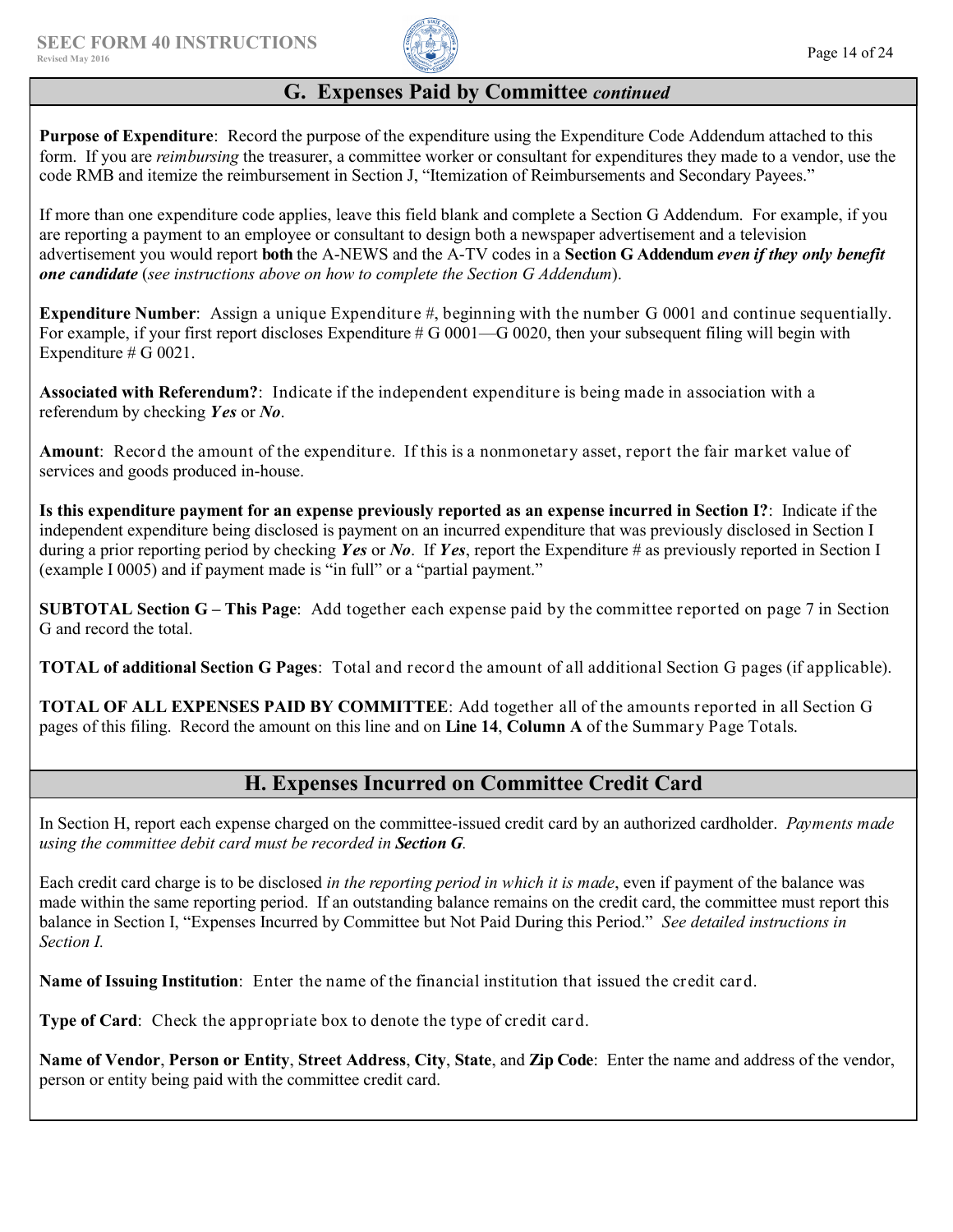

# **H. Expenses Incurred on Committee Credit Card** *continued*

**Date of Transaction**: Record the date that the credit card charge was made by the committee.

**If an Independent Expenditure, is it on behalf of more than one candidate?**: If an independent expenditure, indicate if the independent expenditure is being made on behalf of more than one candidate by checking *Yes* or *No*. If you check *Yes*, you **must** also complete the **Section H Addendum** with the following information:

**Expenditure Number**; **Total Amount of the Expenditure**:Record the Expenditure # assigned in Section H (*see instructions below*).Record the total amount of the expenditure as reported in Section H.

**Description**; **Expenditure Code**; **Name of Candidate**; **Office Sought**; **Amount Allocated**: Provide a brief description of the expenditure. Record the Expenditure Code as reported in Section H. Report each candidate's name and office sought. Check the appropriate box, *Supported* or *Opposed*, to indicate whether the candidate was supported or opposed by the expenditure. Record the amount of the total expenditure allocated to each candidate. You must record this information for each candidate/ expenditure code.

**Description**: Provide a brief description of the expenditure. \**Please Note*: *descriptions are required for each expenditure.* If you have used more than one expenditure code you do not have to record a description here, but must instead provide a description for each code in the **Section H Addendum**.

**Event #**: If the expenditure is associated with an event, record the "Event #" as reported in Section F.

**Name of Candidate**, **Office Sought**, **Supported** or **Opposed**: *If this is an independent expenditure benefiting ONE candidate*, enter the candidate's name and office sought for whom the independent expenditure was made. Check the appropriate box, *Supported* or *Opposed*, to indicate whether the candidate was supported or opposed by the expenditure. *If benefiting more than one candidate—*leave this field blank, and complete the **Section H Addendum** (*see instructions above*).

**Purpose of Expenditure**: Record the purpose of the expenditure using the Expenditure Code Addendum attached to this form.

If more than one expenditure code applies, leave this field blank and complete a Section H Addendum. For example, if you are reporting a payment to an employee or consultant to design both a newspaper advertisement and a television advertisement you would report **both** the A-NEWS and the A-TV codes in a **Section H Addendum** *even if they only benefit one candidate* (*see instructions above on how to complete the Section H Addendum*).

**Expenditure Number**: Assign a unique Expenditure #, beginning with the number H 0001 and continue sequentially. For example, if your first report discloses Expenditure # H 0001—H 0020, then your subsequent filing will begin with Expenditure # H 0021.

**Associated with Referendum?**: Indicate if the independent expenditure is being made in association with a referendum by checking *Yes* or *No*.

**Amount**: Record the amount of the expense charged on the committee credit card.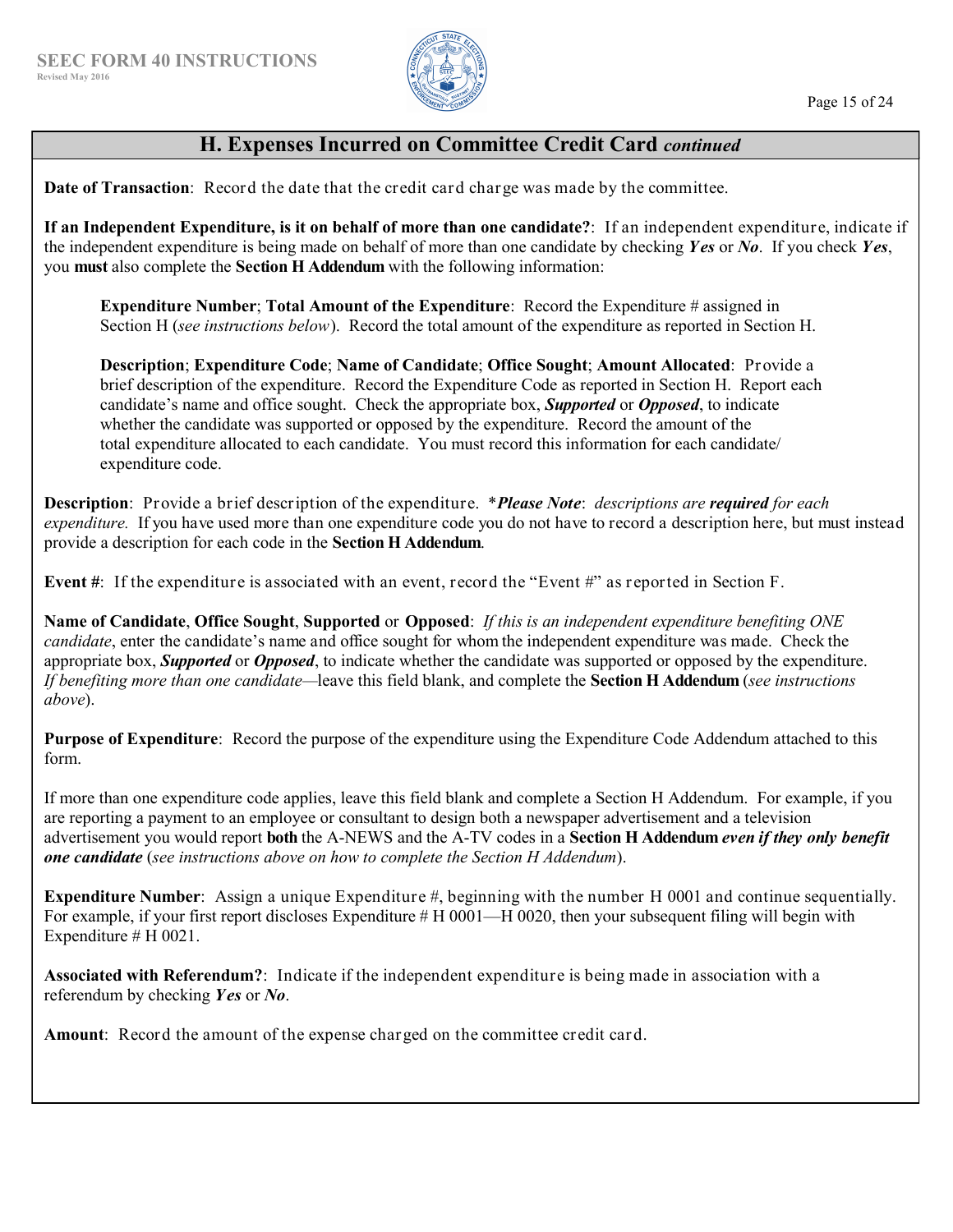

# **H. Expenses Incurred on Committee Credit Card** *continued*

**SUBTOTAL Section H – This Page**: Add together each expense reported on page 8 in Section H and record the total.

**TOTAL of additional Section H Pages**: Total and record the amount of all additional Section H pages (if applicable).

**TOTAL OF ALL EXPENSES INCURRED ON COMMITTEE CREDIT CARD**: Add together all of the amounts reported in all Section H pages of this filing. Record the amount on this line and on **Line 19**, **Column A** of the Summary Page Totals.

# **I. Expenses Incurred by Committee but Not Paid During this Period**

In Section I, separately report each expense **incurred but not paid** as of the close of the reporting period covered by this statement. When uncertain of the exact amount of the expense, the treasurer should make a good faith estimate of the amount incurred. If there is an outstanding balance on a credit card, the outstanding amount must be reported in this section along with the name of the issuing institution as the creditor. A committee worker to whom the committee owes a reimbursement or payment for services rendered should also be reported in this section.

**Name of Creditor**, **Street Address**, **City**, **State**, and **Zip Code**: Enter the creditor's name and address.

**Date Incurred**: Record the date that the expense was incurred by the committee.

**If an Independent Expenditure, is it on behalf of more than one candidate?**: If an independent expenditure, indicate if the independent expenditure is being made on behalf of more than one candidate by checking *Yes* or *No*. If you check *Yes*, you **must** also complete the **Section I Addendum** with the following information:

**Expenditure Number**; **Total Amount of the Expenditure**:Record the Expenditure # assigned in Section I (*see instructions below*).Record the total amount of the expenditure as reported in Section I.

**Description**; **Expenditure Code**; **Name of Candidate**; **Office Sought**; **Amount Allocated**: Provide a brief description of the expenditure. Record the Expenditure Code as reported in Section I. Report each candidate's name and office sought. Check the appropriate box, *Supported* or *Opposed*, to indicate whether the candidate was supported or opposed by the expenditure. Record the amount of the total expenditure allocated to each candidate. You must record this information for each candidate/ expenditure code.

**Description**: Provide a brief description of the expenditure. \**Please Note*: *descriptions are required for each expenditure.* If you have used more than one expenditure code you do not have to record a description here, but must instead provide a description for each code in the **Section I Addendum**.

**Event #**: If the expenditure is associated with an event, record the "Event #" as reported in Section F.

**Name of Candidate**, **Office Sought**, **Supported** or **Opposed**: *If this is an independent expenditure benefiting ONE candidate,* enter the candidate's name and office sought for whom the independent expenditure was made. Check the appropriate box, *Supported* or *Opposed*, to indicate whether the candidate was supported or opposed by the expenditure. *If benefiting more than one candidate—*leave this field blank, and complete the **Section I Addendum** (*see instructions above*).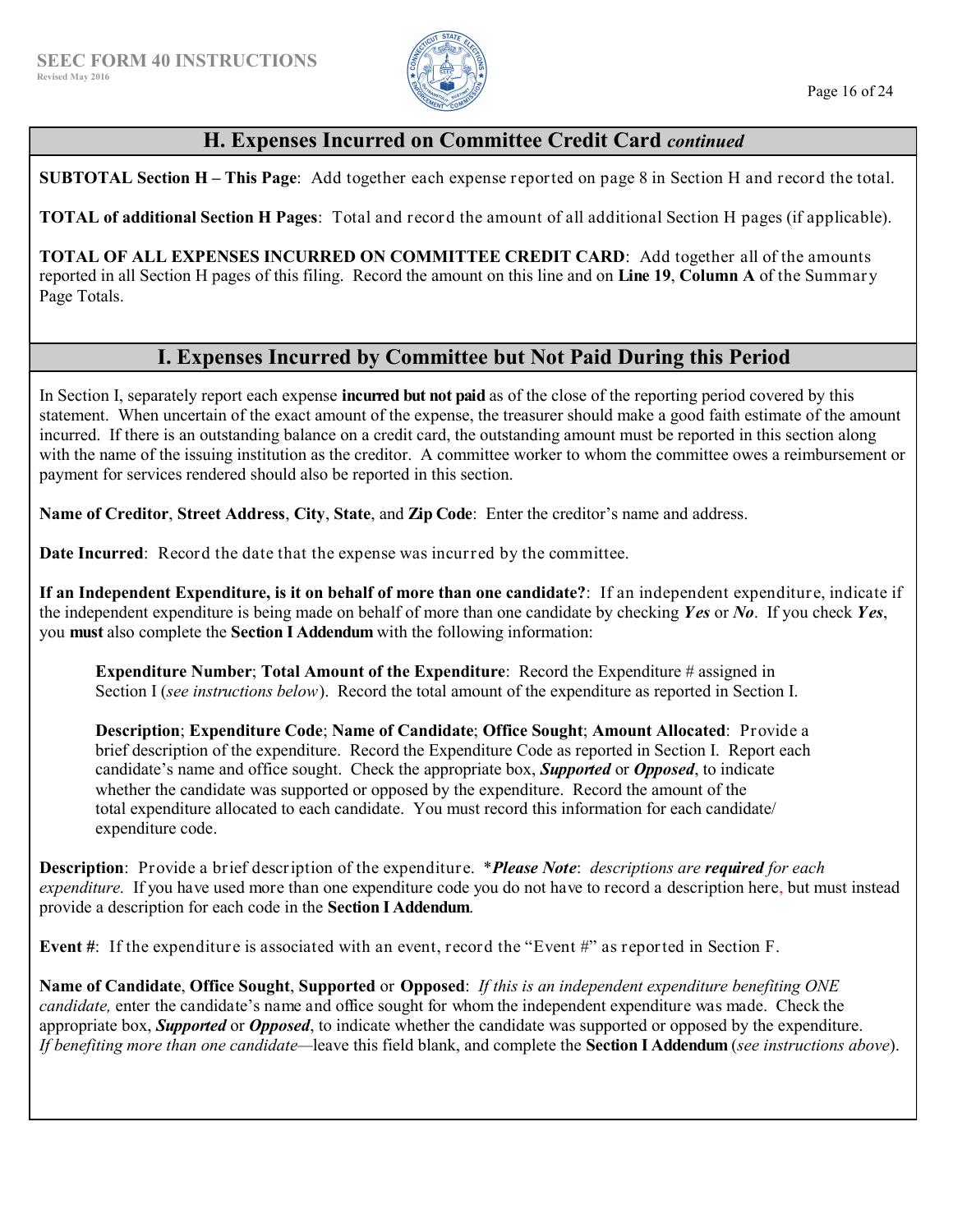

# **I. Expenses Incurred by Committee but Not Paid During this Period** *continued*

**Purpose of Expenditure**: Record the purpose of the expenditure using the Expenditure Code Addendum attached to this form.

If more than one expenditure code applies, leave this field blank and complete a Section I Addendum. For example, if you are reporting a payment to an employee or consultant to design both a newspaper advertisement and a television advertisement you would report **both** the A-NEWS and the A-TV codes in a **Section I Addendum** *even if they only benefit one candidate* (*see instructions above on how to complete the Section I Addendum*).

**Expenditure Number**: Assign a unique Expenditure #, beginning with the number I 0001 and continue sequentially. For example, if your first report discloses Expenditure # I 0001—I 0020, then your subsequent filing will begin with Expenditure  $\#$  I 0021.

**Associated with Referendum?**: Indicate if the independent expenditure is being made in association with a referendum by checking *Yes* or *No*.

**Amount Incurred**: Record the amount of the expense incurred (*estimate* or *actual*).

**SUBTOTAL Section I – This Page**: Add together each expense incurred but not paid by the committee reported on page 9 in Section I and record the total.

**TOTAL of additional Section I Pages**: Total and record the amount of all additional Section I pages (if applicable).

**TOTAL OF ALL EXPENSES INCURRED BY COMMITTEE BUT NOT PAID DURING THIS PERIOD**: Add together all of the amounts reported in all Section I pages of this filing. Record the amount on this line and on **Line 20**, **Column A** of the Summary Page Totals.

**Previously reported Expenses Unpaid and Still Outstanding**: Record the amount of previously reported unpaid expenses that remain unpaid at the close of this reporting period. Record the amount on this line.

**TOTAL OF ALL EXPENSES INCURRED BY COMMITTEE BUT NOT PAID**: Add the total of expenses incurred by the committee but not paid during this period (Section I of current filing) to the previously reported unpaid expenses that remain unpaid. Record the total on this line and on **Line 20a**, **Column A** of the Summary Page Totals.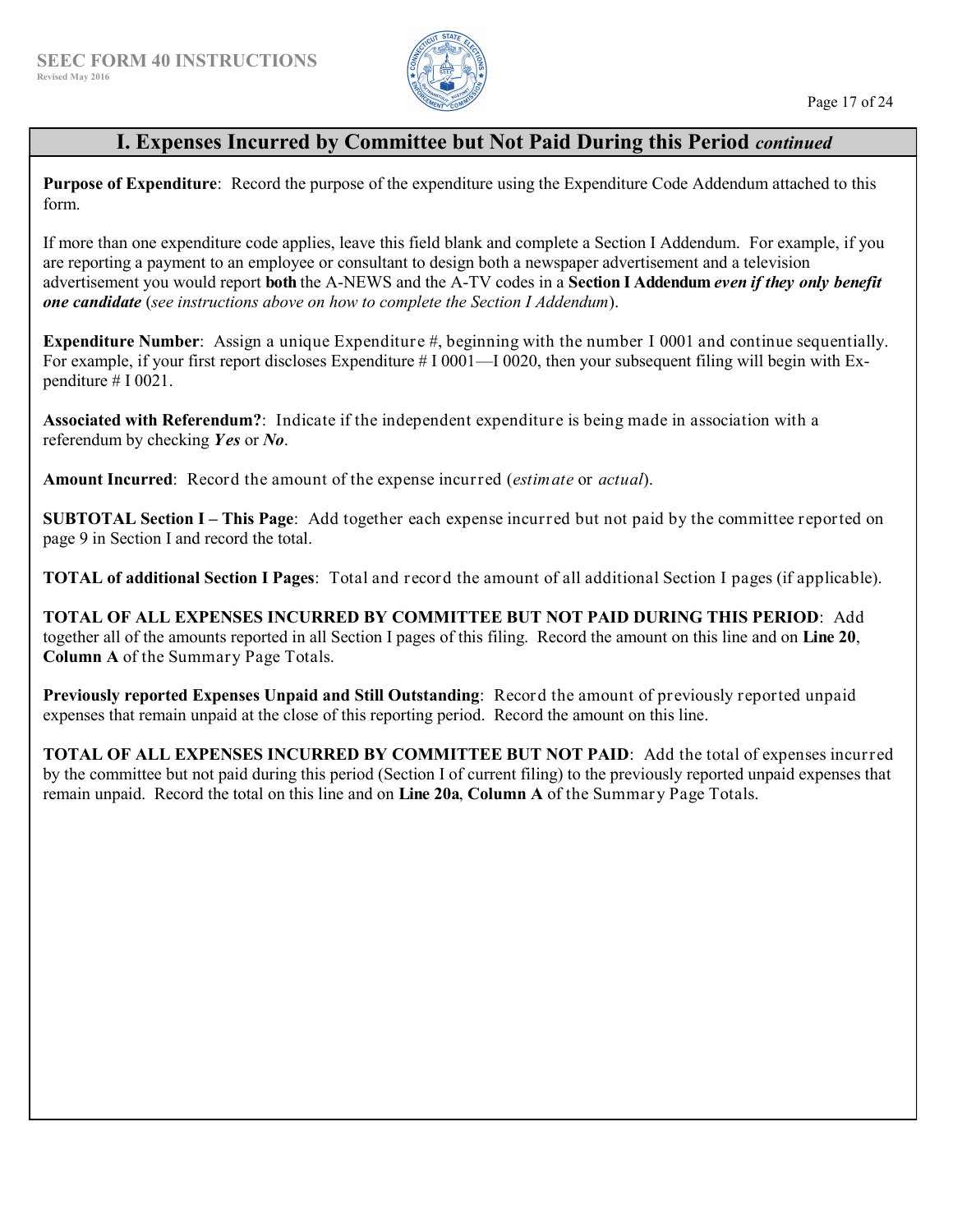

# **J. Itemization of Reimbursements and Secondary Payees**

In Section J, report each instance in which the treasurer, a committee worker or a consultant pays a secondary payee (vendor, person or entity) for committee-related expenses with their own personal funds. Whether a committee writes a single check to reimburse an individual for combined expenses, or multiple checks to reimburse the individual for each expense, the committee must report **each expense** made by the committee worker or consultant separately.

### **Report the Committee Check used to actually reimburse the treasurer, committee worker or consultant in Section G, "Expenses Paid by Committee."**

**EXAMPLE**: John Doe purchased \$100 of lumber at Home Depot to make lawn signs, and \$50 in stamps from the U.S.P.S. The committee reimbursed him for those expenses using committee check number 102.

1. The payment to John Doe is reported in **Section G**, "Expenses Paid by Committee" with John Doe as the payee, together with the purpose of the expenditure coded as "RMB," the amount of \$150, and committee check number 102 reported.

2. In **Section J**, "Itemization of Reimbursements and Secondary Payees" the treasurer would report John Doe as the name of the worker/consultant; Home Depot as the name of the secondary payee, along with Home Depot's address, the date that John Doe paid Home Depot, and the amount of \$100 as paid to Home Depot by John Doe.

3. On the next entry in **Section J**, John Doe's name would again be reported as the name of worker/consultant, U.S.P.S. as the name of the secondary payee along with U.S.P.S.'s address, the date that John Does paid U.S.P.S., and the amount of \$50 as paid to U.S.P.S. by John Doe.

**Last Name of Worker/Consultant**, **First Name**, and **Middle Initial**: Enter the name of the worker or consultant being reimbursed.

**Date of Payment to Vendor**, **Person or Entity**: Record the date that the committee worker or consultant paid the vendor, person or entity.

**Name of Vendor**, **Person or Entity Paid by Committee Worker/Consultant**, **Street Address**, **City**, **State**, and **Zip Code**: Enter the name and address of the vendor, person or entity that was paid by the committee worker or consultant.

**Payment to Reimburse Committee Worker/Consultant as reported in Section G**: Check the box to indicate the method of payment **by the committee to reimburse** the worker/consultant, either *Check* (with accompanying check number), *Debit Card* or *Electronic Funds Transfer (EFT)*. EFT's are direct debit payments, sometimes called electronic checks, for which a business debits the bank account for payment for goods or services.

**If an Independent Expenditure, is it on behalf of more than one candidate?**: If an independent expenditure, indicate if the independent expenditure is being made on behalf of more than one candidate by checking *Yes* or *No*. If you check *Yes*, you **must** also complete the **Section J Addendum** with the following information:

**Expenditure Number**; **Total Amount of the Expenditure**:Record the Expenditure # assigned in Section J (*see instructions below*).Record the total amount of the expenditure as reported in Section J.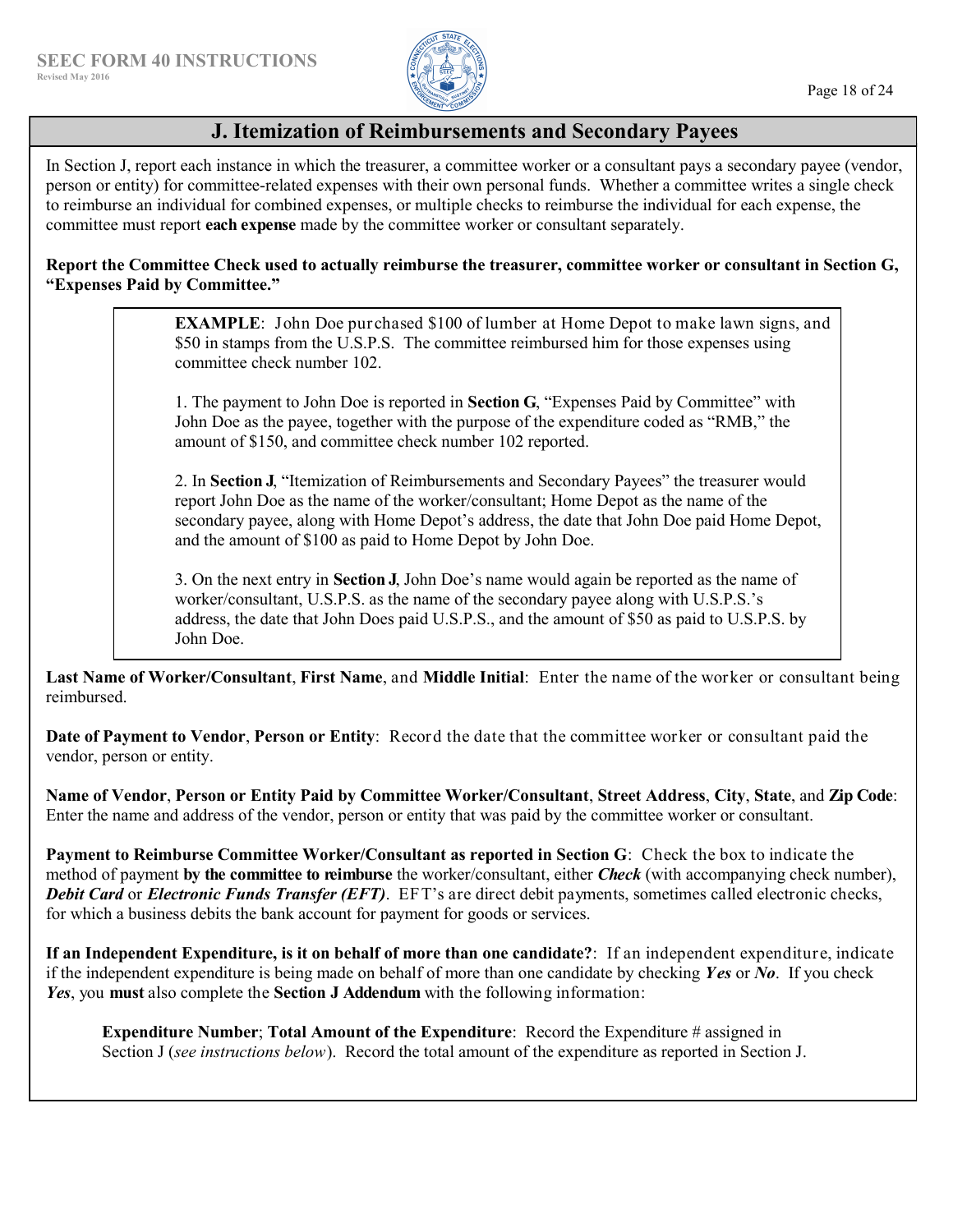

# **J. Itemization of Reimbursements and Secondary Payees** *continued*

**Description**; **Expenditure Code**; **Name of Candidate**; **Office Sought**; **Amount Allocated**: Provide a brief description of the expenditure. Record the Expenditure Code as reported in Section J. Report each candidate's name and office sought. Check the appropriate box, *Supported* or *Opposed*, to indicate whether the candidate was supported or opposed by the expenditure. Record the amount of the total expenditure allocated to each candidate. You must record this information for each candidate/ expenditure code.

**Description**: Provide a brief description of the expenditure. \**Please Note*: *descriptions are required for each expenditure.* If you have used more than one expenditure code you do not have to record a description here but must instead provide a description for each code in the **Section J Addendum**.

**Event #**: If the expenditure is associated with an event, record the "Event #" as reported in Section F.

**Name of Candidate**, **Office Sought**, **Supported** or **Opposed**: *If this is an independent expenditure benefiting ONE candidate*, enter the candidate's name and office sought for whom the independent expenditure was made. Check the appropriate box, *Supported* or *Opposed*, to indicate whether the candidate was supported or opposed by the expenditure. *If benefiting more than one candidate—*leave this field blank, and complete the **Section J Addendum** (*see instructions above*).

**Purpose of Expenditure**: Record the purpose of the expenditure using the Expenditure Code Addendum attached to this form.

If more than one expenditure code applies, leave this field blank and complete a Section J Addendum. For example, if you are reporting a payment to an employee or consultant to design both a newspaper advertisement and a television advertisement you would report **both** the A-NEWS and the A-TV codes in a **Section J Addendum** *even if they only benefit one candidate* (*see instructions above on how to complete the Section J Addendum*).

**Expenditure Number**: Assign a unique Expenditure #, beginning with the number J 0001 and continue sequentially. For example, if your first report discloses Expenditure # J 0001—J 0020, then your subsequent filing will begin with Expenditure # J 0021.

**Associated with Referendum?**: Indicate if the independent expenditure is being made in association with a referendum by checking *Yes* or *No*.

**Amount**: Record the amount of the expenditure reported for this transaction.

**SUBTOTAL Section J – This Page**: Add together each reimbursement paid by the committee reported on page 10 in Section J and record the total.

**TOTAL of additional Section J Pages**: Total and record the amount of all additional Section J pages (if applicable).

**TOTAL OF ALL REIMBURSEMENTS TO COMMITTEE WORKERS AND CONSULTANTS**: Add together all of the amounts reported in all Section J pages of this filing. Record the amount on this line.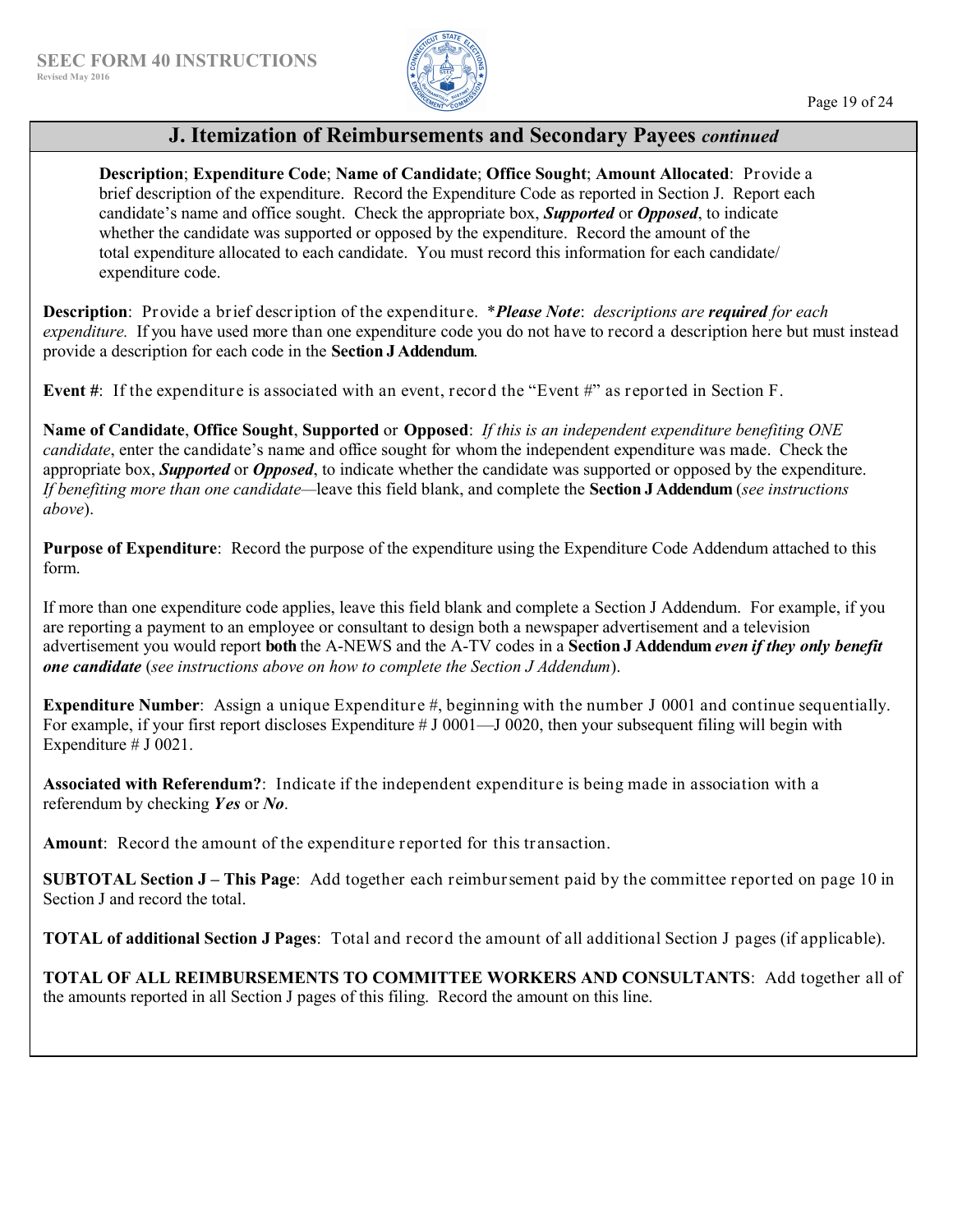

# **K. Five Largest Contributions Disclosed in Communications**

If any independent expenditure reported in this form was for a communication made or obligated to be made ninety days or less prior to the applicable primary or election, you must report the five largest aggregate contributions received in excess of \$5,000 in the aggregate during the twelve month period prior to the applicable primary or election.

In Section K, report the five largest aggregate contributions in excess of \$5,000 received during the twelve month period prior to the applicable primary or election.

**Source of Contribution — Name of Person Making Contribution**: Identify the name of the person that made one of the five largest contributions in the twelve month period prior to the applicable primary or election. For individuals, enter the first name, middle initial and last name. For businesses, organizations, or other entities, enter the name of the entity that provided the contribution.

**Expenditure Number**: Provide the expenditure number of the communication made or obligated to be made ninety days or less prior to the applicable primary or election as reported in the applicable expenditure section of this report (Sections  $G - J$ ).

**Address of Person Making Contribution** (*City, State, Zip Code*): Provide the address (*City, State, Zip Code*) of the source of the contribution. P.O. Boxes may not be used. If the person is an individual, the individual's residential or business address is acceptable. For entities, the address would be the principal place of business of the entity.

**Source of Contribution — Name of Individual who Signed Check or Authorized Contribution**:For businesses, organizations, or other entities, please provide the name of the individual who authorized the contribution. This will be the individual who signed the check, or, if there is no check, the Chief Executive Officer (CEO), or the individual serving in the functionally equivalent capacity of the CEO, of the entity making the contribution — first name, middle initial, last name, suffix and title (*President, CEO, etc.).*

**Amount**: Record the amount of the contribution(s) made in the twelve month period prior to the applicable primary or election.

*Attach additional sheets if necessary.*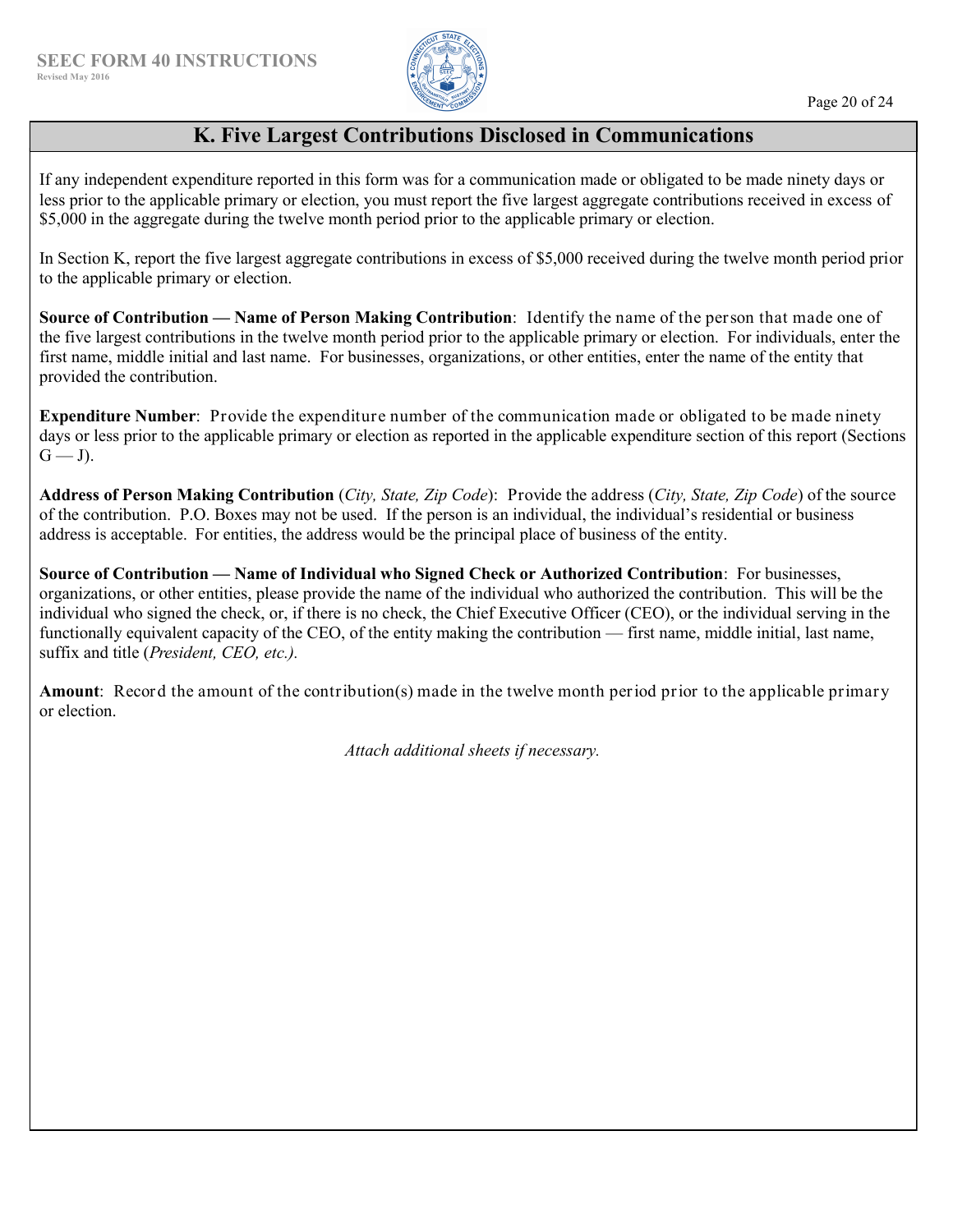

# **L. "Nesting Dolls" Provision for Top 5 Contributions Disclosed in Communication**

If any of the persons required to be disclosed in the attribution on the relevant communication and in Section K as a person who made one of the five largest contributions in a twelve month period has itself received a covered transfer you must report the five largest covered transfers, if any, received by that person during the twelve month period prior to the applicable primary or election.

*Please Note*: The name of any person who made a covered transfer to a tax-exempt organization organized under Section 501 (c) (4) of the Internal Revenue Code of 1986 that has not had its tax exempt status revoked is exempt from this reporting requirement.

*Please Note*: The name of any person that has received covered transfers from at least one hundred different sources is exempt from this reporting requirement, provided no such source accounts for ten percent or more of the total covered transfers received by the recipient during the applicable twelve month period.

**Name of Person Receiving Covered Transfer as Reported in Section K**: Identify the name of the person required to be disclosed in the attribution on the relevant communication and in Section K that *received* this covered transfer. For individuals, enter the first name, middle initial and last name. For businesses, organizations, or other entities, enter the name of the entity that provided the covered transfer.

**Expenditure Number**: Provide the expenditure number of the communication as reported in Section K.

**Name of Person Making Covered Transfer to Person Reported in Section K**: Identify the name of the person that *made* one of the five largest covered transfers in the aggregate in the twelve month period prior to the applicable primary or election to one of the persons making contributions required to be disclosed in the attribution on the relevant communication and in Section K. For individuals, enter the first name, middle initial and last name. For businesses, organizations, or other entities, enter the name of the entity that provided the covered transfer.

**Address of Person Making Covered Transfer** (*City, State, Zip Code*) (*if known*): Provide the address (*City, State, Zip Code*) of the source of the covered transfer. P.O. Boxes may not be used. If the person is an individual, the individual's residential or business address is acceptable. For entities, the address would be the principal place of business of the entity.

*Attach additional sheets if necessary.*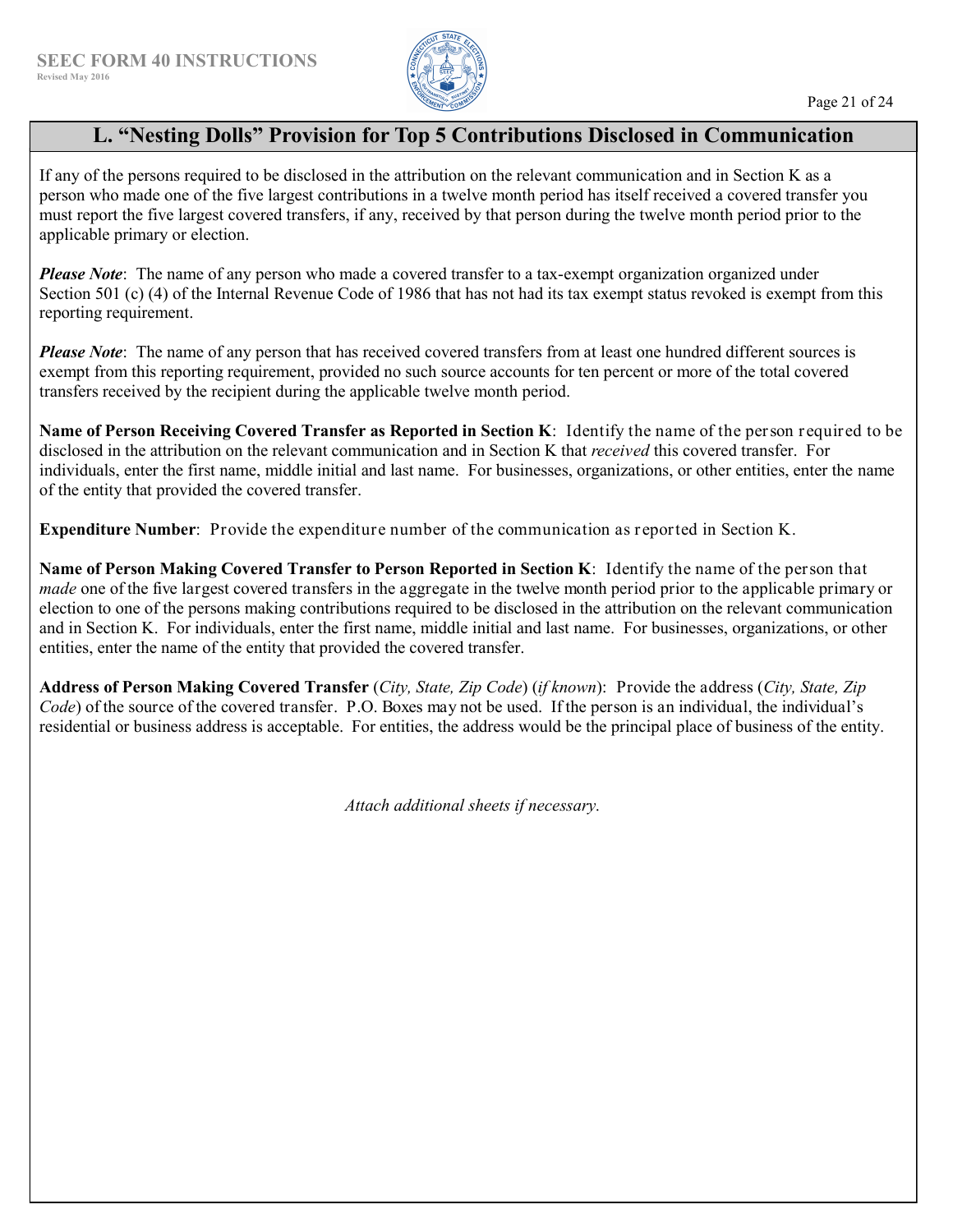# **EXPENDITURE CODE ADDENDUM For use with Sections G, H, I & J of the SEEC Form 40**

### **Asterisk \*** adjacent to the left of the Expenditure Code indicates that **Description Field** is **Mandatory**

#### **Warning**: *The existence of a particular expenditure code does not mean that such expenditure is lawful. To determine lawfulness, treasurers must read the committee guide applicable to their type of committee or contact the State Elections Enforcement Commission at 860-256-2925*.

**Advertising**: Each expenditure code beginning with **"A-"** is to be used to identify the delivery method for paid advertising, which includes advertising to solicit committee funds. Include the costs for *both* the **development** *and* the **delivery** of the message. A payment to a professional consultant to develop a message should be coded to the main advertising delivery method below, *not* as a **Professional Consultant** (**CNSLT**), which is a code that should only be used when no other expenditure code applies. If a single advertising message is developed for several of the delivery mechanisms listed below, report all applicable codes for the cost of developing the message and then use the applicable code for the payments associated with the several delivery methods used.

**A-DM**: expenditure to **advertise** through **direct mail**.

**A-MAG**: expenditure to **advertise** through a **magazine**.

**A-NEWS**:expenditure to **advertise** through a **newspaper**.

**A-ATM**: expenditure to advertise using an **automated telephone/fax message**, or an **automated telemarketing message**.

**A-PH-BNK**: expenditure for the use of **phone banks**, where people are speaking as distinguished from pre-recorded messages (*above*) and polls and surveys (*below*).

**A-RAD**:expenditure to **advertise** on **radio.**

**A-SIGN**: expenditure for the cost of preparing, printing, producing or distributing lawn or billboard **signs** visible from any street or highway.

**A-TV**: expenditure to **advertise** on **television**.

**A-WEB**: expenditure to advertise on the **World Wide Web**. This includes webcasting (sending audio and/or video live over the internet), or any other form of advertising on the web. *See* **WEB** *for other web-related expenditures*.

**A-OTH**: expenditure for any **other advertising**, not listed above, like the cost of (a) posters, stickers, streamers, banners, etc. for distribution on or in buildings or vehicles (i.e. cars, buses, boats, aircraft, etc.); (b) campaign paraphernalia, such as pins, hats, potholders, tee shirts and other campaign giveaway items; (c) audio messages and the cost of transmitting them by speakers from vehicles or buildings; or (d) ads placed in ad books, in schools or civic organizations' ad book pamphlets or bulletins.

**\*ATT**:expenditure for **attendance fee or entrance fee** for any person, such as to a charitable event or an educational course or training seminar. In the text box of the **Description Field**, which is **mandatory** under this expenditure category, identify the name and address of the individual who is attending the event as well as the date and location of the event and the name of the sponsoring committee or entity sponsoring the event.

**BNK**: expenditure to record any payment of **bank fees, interest charges, or penalties** assessed by the bank on the committee's checking account only. Similar fees assessed by a credit card company should be listed under credit card charges in Section H of the SEEC Form 40, entitled "Expenses Incurred on Committee Credit Card."

**CCP**:expenditure to record **any payment of the credit card bill**, including partial payments, finance charges, and mid-cycle payments. See Section H of the SEEC Form 40, entitled "Expenses Incurred on Committee Credit Card," to record actual charges made against the credit card account, including any finance charges.

**CEF**:expenditure to record any payment to the State of Connecticut's **Citizens' Election Fund** (**CEF**). **Checks should be made payable to the Citizens' Election Fund and sent to the State Elections Enforcement Commission, 20 Trinity Street, Hartford, CT 06106**.This expenditure code does not apply to the surplus distribution (**SRPLS**) expenditure code explained below. When a durational committee is distributing its surplus to the CEF, the surplus distribution (**SRPLS**) expenditure code should be used.

**CHAR:** expenditure for a payment of committee funds to a tax-exempt **charitable** organization [26 U.S. Code § 501 (c) (3)]. When a durational committee is distributing its surplus to a charity, the surplus distribution (**SRPLS**) expenditure code should be used.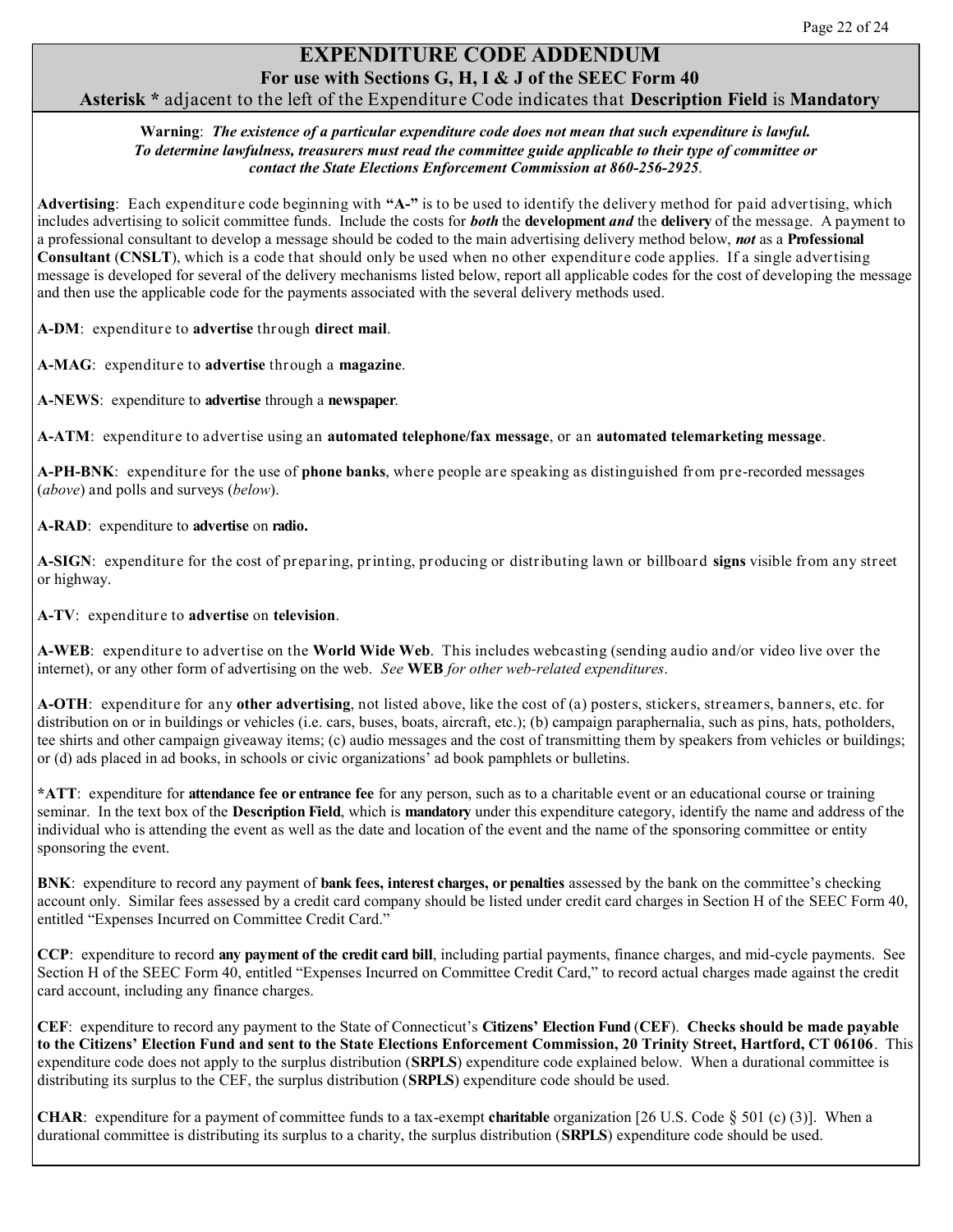# **EXPENDITURE CODE ADDENDUM For use with Sections G, H, I & J of the SEEC Form 40**

### **Asterisk \*** adjacent to the left of the Expenditure Code indicates that **Description Field** is **Mandatory**

**CNTRB**: expenditure that is a **contribution to another** committee. Note that an independent expenditure political committee may only make contributions to other independent expenditure political committees and not to any other type of committee. The expenditure of a committee's funds to make a contribution to another committee is to be distinguished from an expenditure of committee funds to **pay the other committee** (**POC**) for shared expenses. *See explanation of* **POC** *below*.

**CNSLT**:expenditure to a professional **consultant**.Professional consultants are individuals or entities that are paid by the committee as independent contractors for their professional advice. They are not salaried employees and they are not individuals who are serving the committee as volunteers. Examples: management firms, public relations firms, lawyers and accountants, etc. However, for payments to professional consultants who design polls and surveys, or advertising messages, use the more specific code (ex. **A-DM**, **A-OTHR**, **POLLS**). If the payment to a professional consultant includes costs paid or incurred to some other vendor, following completion of the entry of this expenditure, go immediately to Section J, "Itemization of Reimbursements and Secondary Payees," and follow the instructions for reporting of **Secondary Payees**.

**\*EFV**: expenditure for **equipment, furniture, and vehicles**. Record only the portion of the cost that is actually paid. Cost includes any costs associated with the delivery or installation of the item. Equipment includes computers, printers, phones, etc. The text box of the **Description Field**, which is **mandatory** in this situation, must list the item, and whether the expenditure is a purchase, rental or lease. *Please Note*: Vehicles may only be leased and may not be purchased.

**FOOD**: expenditure paid directly to a vendor for food and beverage, **except** if the vendor is paid for these items in association with the committee's own sponsored **fundraiser** (*see* **FNDR** *below*).

**\*FNDR**:expenditure associated with holding a committee **fundraising event** (i.e. payments to restaurants, hotels, caterers, food and beverage vendors, invitations, entertainers performing at the event, paid speakers, etc.). Advertising content that includes as part of the message invitations to individuals to attend a committee fundraising event in return for a contribution or attendance fee must, however, be coded **FNDR** irrespective of the advertising delivery method.

**\*GIFT**:record the purchase of any item that is to be given as a **gift** to any individual or entity. Gifts to committee workers are generally limited to an aggregate of \$100 per recipient. The text box of the **Description Field**, which is **mandatory** in this situation, must identify the item purchased as well as the name and address of the individual or entity who is the recipient of the committee's gift.

**LOAN**:expenditure to record the payment of the committee's **LOAN**, whether principal, interest or both. *Please Note*: Any penalties assessed for non-payment on a loan, if not paid by the payment due date, must be disclosed as additional "Expenses Incurred by Committee but not Paid During This Period" in Section I of the SEEC Form 40.

**OFFICE**:expenditure for **office supplies** such as paper, pens, printer cartridges, etc.

**OVHD**: expenditure of **overhead operating** costs, including the cost of renting office space, parking spaces, repairing or servicing office furniture and equipment used in connection with committee activities, related insurance, utility payments for committee headquarters, subscriptions and similar overhead operating expenses.

**Party Building Activity**: Each expenditure code beginning with "**PBA-**" is to be used to identify party building activity, which includes but is not limited to, any political meeting, conference, convention and other event, attendance or involvement at which promotes or advances the interests of the party at a local, state or national level, and any associated expenses.

The text box of the Description Field, which is mandatory for all "**PBA-**" codes, must identify the name, date and location of the political meeting or event, the name of the entity sponsoring the event, as well as the number of individuals that this reported expense covered.

\***PBA-ATT**: expenditure for an **attendance or admission fee** for a political meeting, conference, convention, or other event, attendance or involvement at which promotes or advances the interests of the party at a local, state or national level.

**\*PBA-TRVL**: expenditure for the costs of **travel and lodging** associated with attendance at a political meeting, conference, convention or other event, attendance or involvement at which promotes or advances the interests of the party.

**\*PBA-OTH**: **other party building expenditures** such as meals associated with attendance at a political meeting, conference, convention or other event, attendance or involvement at which promotes or advances the interests of the party.